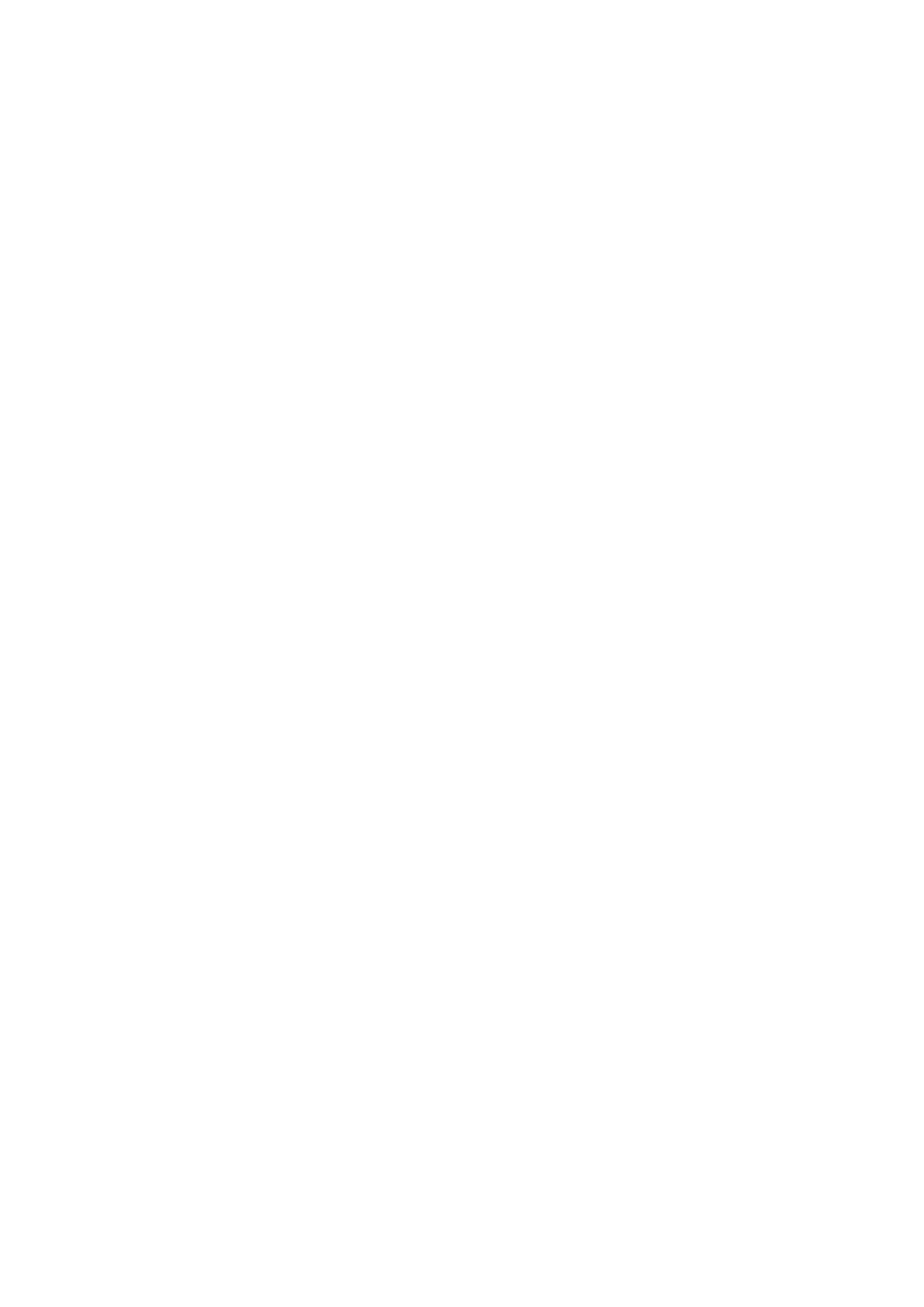# Achievement for All **The Structured Conversation**

Handbook to support training

First published in 2009 Ref: 01056-2009BKT-EN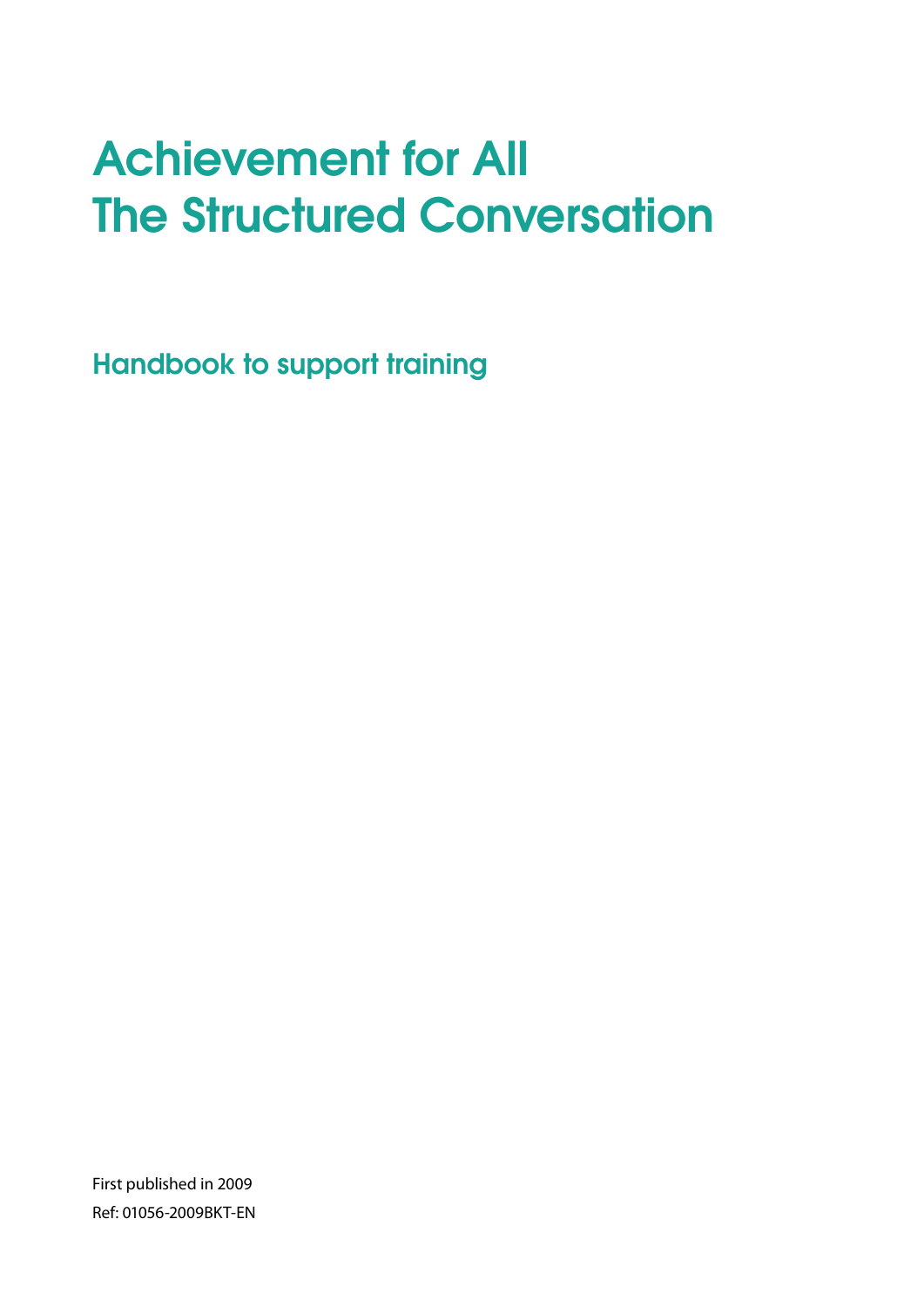#### **Disclaimer**

The Department for Children, Schools and Families wishes to make it clear that the Department and its agents accept no responsibility for the actual content of any materials suggested as information sources in this publication, whether these are in the form of printed publications or on a website.

In these materials, icons, logos, software products and websites are used for contextual and practical reasons. Their use should not be interpreted as an endorsement of particular companies or their products.

The websites referred to in these materials existed at the time of going to print.

Please check all website references carefully to see if they have changed and substitute other references where appropriate.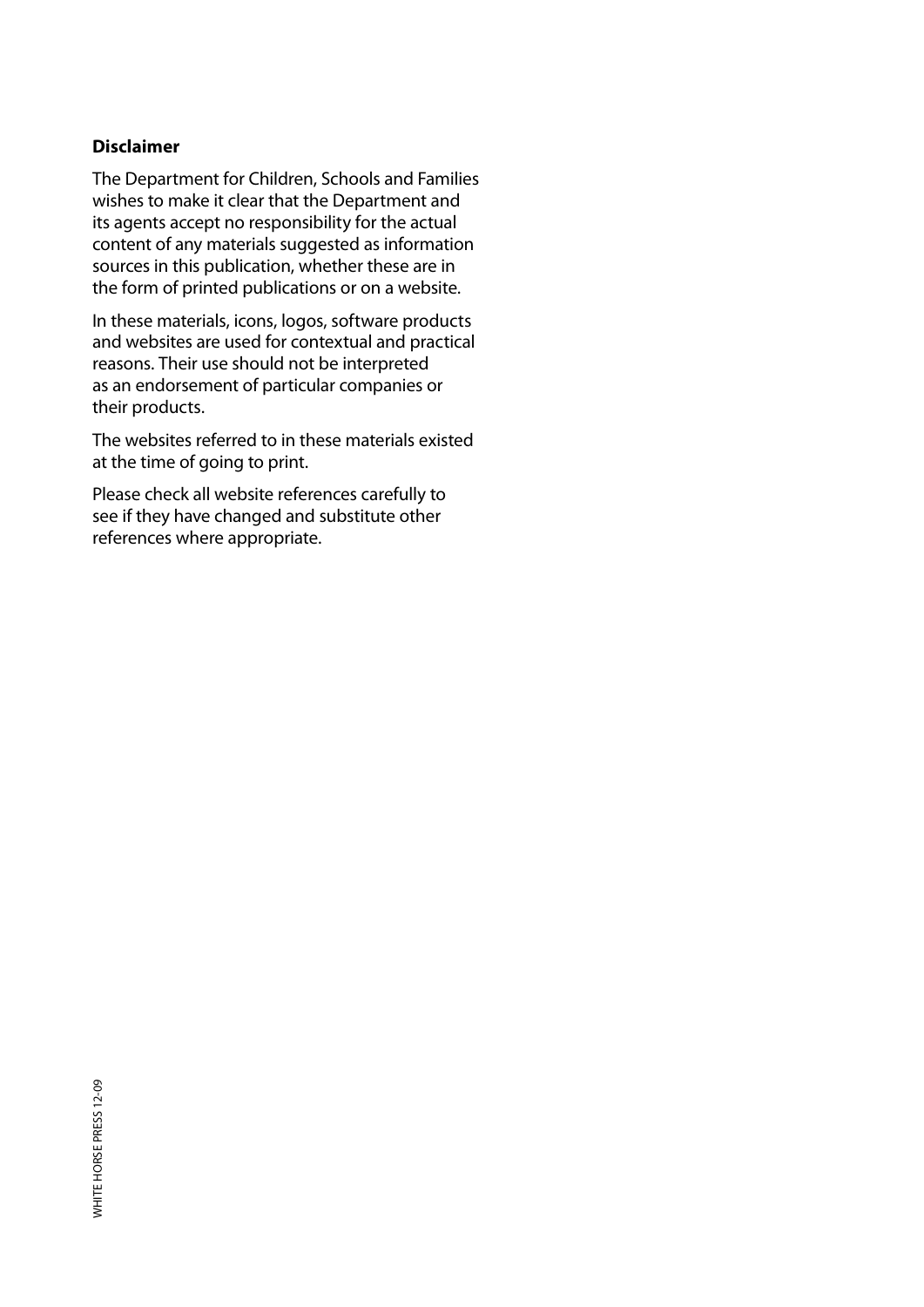# **Contents**

|           | <b>About this handbook</b>                                                      | $\mathbf{2}$ |  |  |  |  |
|-----------|---------------------------------------------------------------------------------|--------------|--|--|--|--|
|           | <b>Introduction</b>                                                             | 3            |  |  |  |  |
| $\bullet$ | Why is there a need for the structured conversation within Achievement for All? | 3            |  |  |  |  |
| $\bullet$ | What is the structured conversation?                                            |              |  |  |  |  |
|           | Part 1: Guide to the structured conversation                                    | 6            |  |  |  |  |
| $\bullet$ | Introduction                                                                    | 6            |  |  |  |  |
| $\bullet$ | Considerations for holding the structured conversation                          | 7            |  |  |  |  |
| $\bullet$ | The framework for the structured conversation                                   |              |  |  |  |  |
| $\bullet$ | Stage 1: Explore                                                                | 10           |  |  |  |  |
| $\bullet$ | Stage 2: Focus                                                                  | 12           |  |  |  |  |
| $\bullet$ | Stage 3: Plan                                                                   | 13           |  |  |  |  |
| $\bullet$ | Stage 4: Review                                                                 | 16           |  |  |  |  |
|           | <b>Part 2: Guidance for course leaders</b>                                      | 18           |  |  |  |  |
| $\bullet$ | Introduction                                                                    | 18           |  |  |  |  |
| $\bullet$ | Materials needed                                                                | 18           |  |  |  |  |
| $\bullet$ | Model agenda and notes for one day training course                              | 20           |  |  |  |  |
|           | <b>Part 3: Resources</b>                                                        | 24           |  |  |  |  |
| $\bullet$ | Exercise 1: Giving and receiving feedback                                       | 24           |  |  |  |  |
| $\bullet$ | Exercise 2: Non-verbal communication                                            | 25           |  |  |  |  |
| $\bullet$ | Exercise 3: Paraphrasing (1)                                                    | 26           |  |  |  |  |
| $\bullet$ | Exercise 4: Paraphrasing (2)                                                    | 27           |  |  |  |  |
| $\bullet$ | Exercise 5: Summarising and choice points                                       | 28           |  |  |  |  |
| $\bullet$ | Exercise 6: Using questions                                                     | 29           |  |  |  |  |
| $\bullet$ | Exercise 7: Setting goals and targets                                           | 30           |  |  |  |  |
|           |                                                                                 |              |  |  |  |  |
| $\bullet$ | Handout 1: Setting up triads and small groups                                   | 31           |  |  |  |  |
| $\bullet$ | Handout 2: Observing the structured conversation                                | 32           |  |  |  |  |
| $\bullet$ | Handout 3: Personality type                                                     | 33           |  |  |  |  |
| $\bullet$ | Handout 4: Goal setting with hard to reach parents                              | 34           |  |  |  |  |
| $\bullet$ | Handout 5: A model record and action plan                                       | 35           |  |  |  |  |
|           | Handout 6: Checklist for reflecting on the structured conversation              | 37           |  |  |  |  |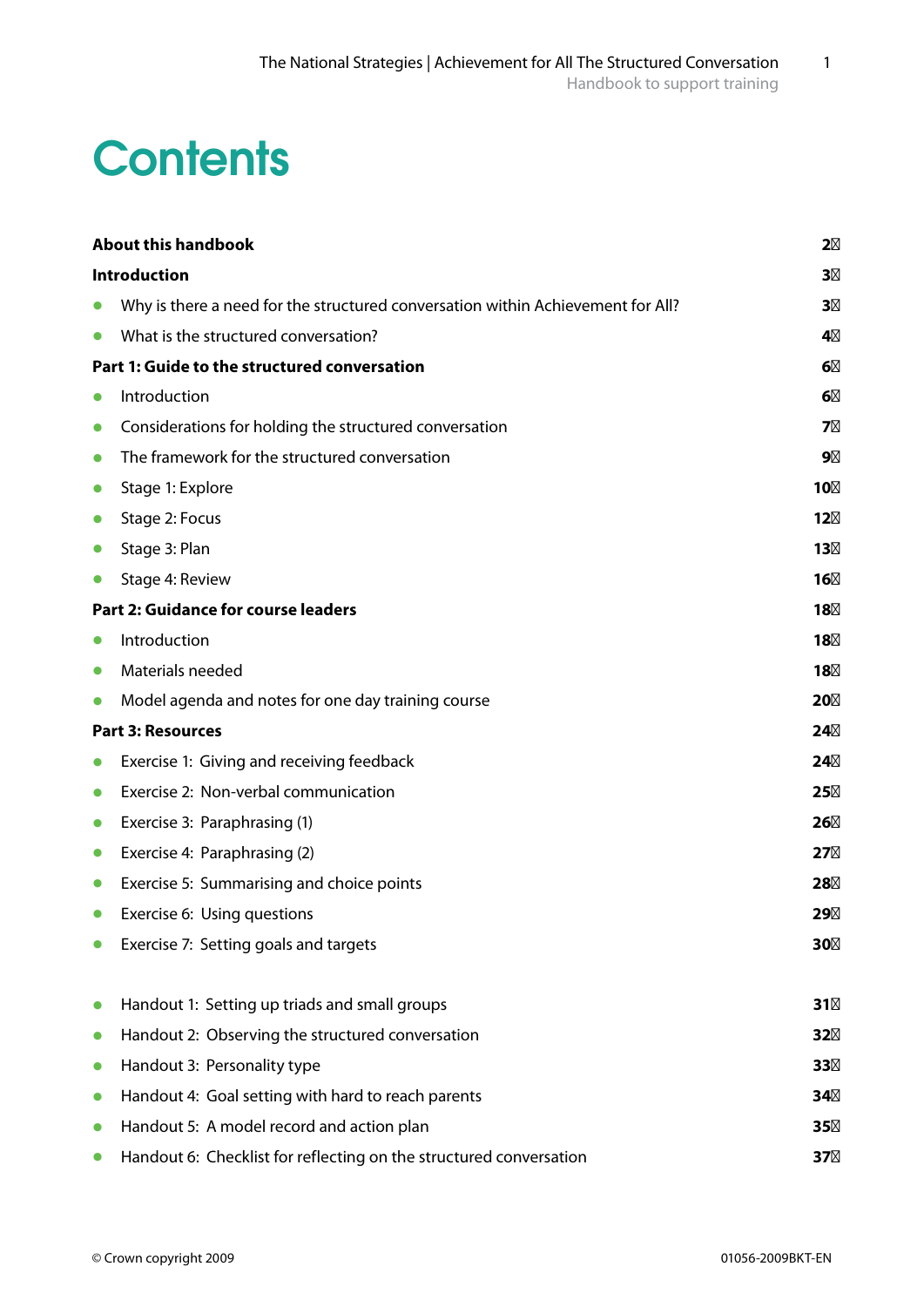# About this handbook

This booklet and the accompanying DVD are part of an overall package, which includes direct training, intended to equip teachers with the core skills necessary to conduct structured conversations with parents and carers of children and young people. The structured conversation is an essential aspect of Strand 2 of the Achievement for All project.

Further details of the structured conversation and the requirements of schools may be found in Strand 2 of the document *Achievement for All: Guidance for Schools*.

The booklet is intended to:

a) provide guidance to teachers in the skills necessary to conduct a structured conversation (Part 1);

b) provide a set of training exercises which will support cascaded training to other teachers (Part 2).

A number of useful exercises and handouts are contained in Part 3: Resources to support both practise of the skills and training.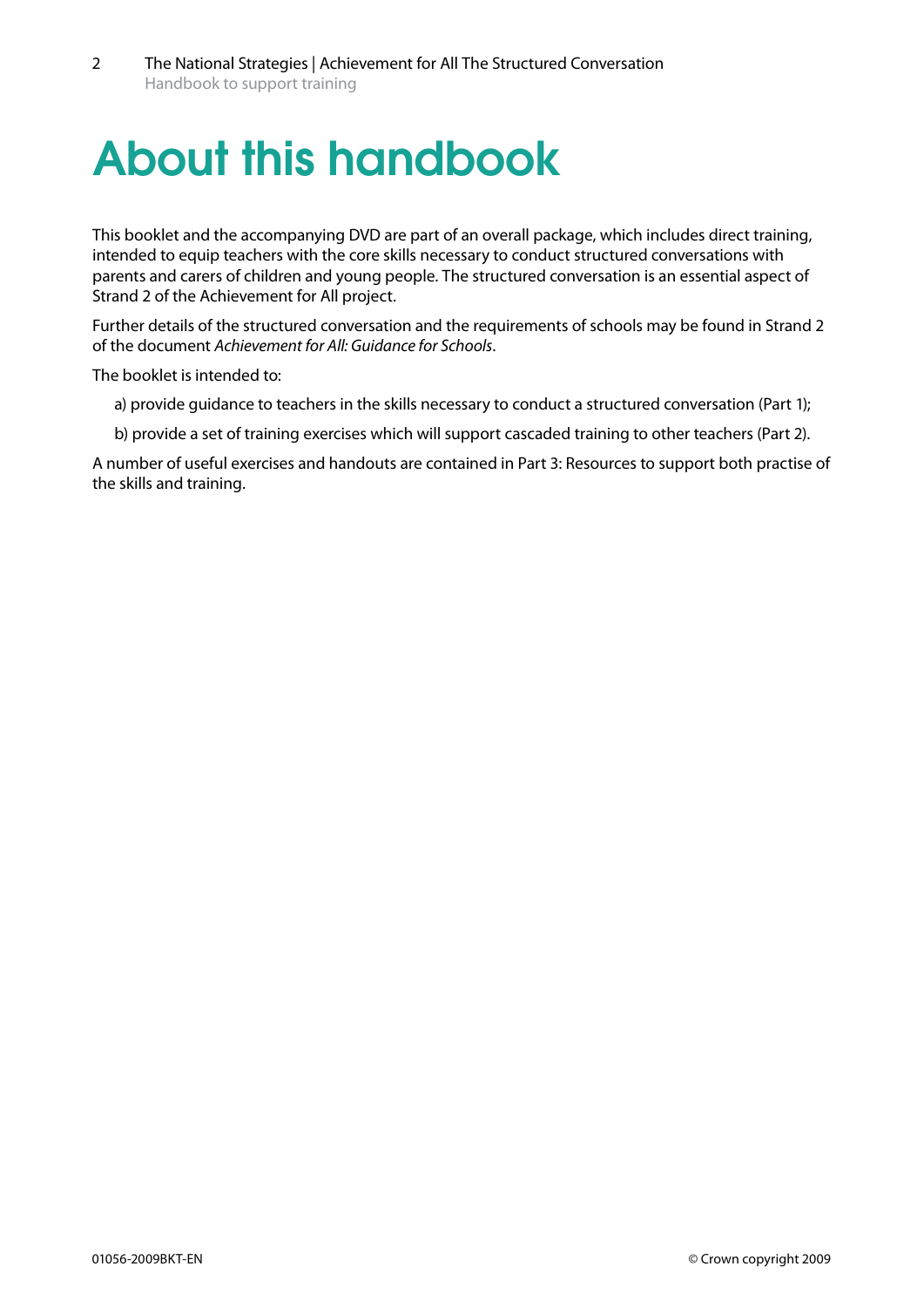# **Introduction**

# **Why is there a need for the structured conversation within Achievement for All?**

Achievement for All is a pioneering programme intended to support schools and local authorities (LAs) in providing the very best opportunities to ensure children and young people with special educational needs and disabilities (SEND) fulfil their potential. The project makes support and resources available to bring together current strategies and initiatives established to drive up pupil progress and achievement that many schools and LAs already model as they focus on pupil outcomes rather than educational processes. 

Achievement for All does not offer a single solution to the underachievement of children with SEND; rather the programme endeavours to discover and disseminate the best inclusive practice in improving outcomes for the most vulnerable learners.

One of the key aims of Achievement for All is:

To improve the engagement of parents of children and young people with SEND with their schools.

We want parents to become more engaged in their child's learning, have increased confidence in the education system and better relationships with their child's school.

Parental engagement is therefore at the heart of the strategy for Achievement for All. It is critical to the successful implementation of all three strands of the project (see diagram). There is a particular focus on parental engagement within Strand 2 through the development of the structured conversation.

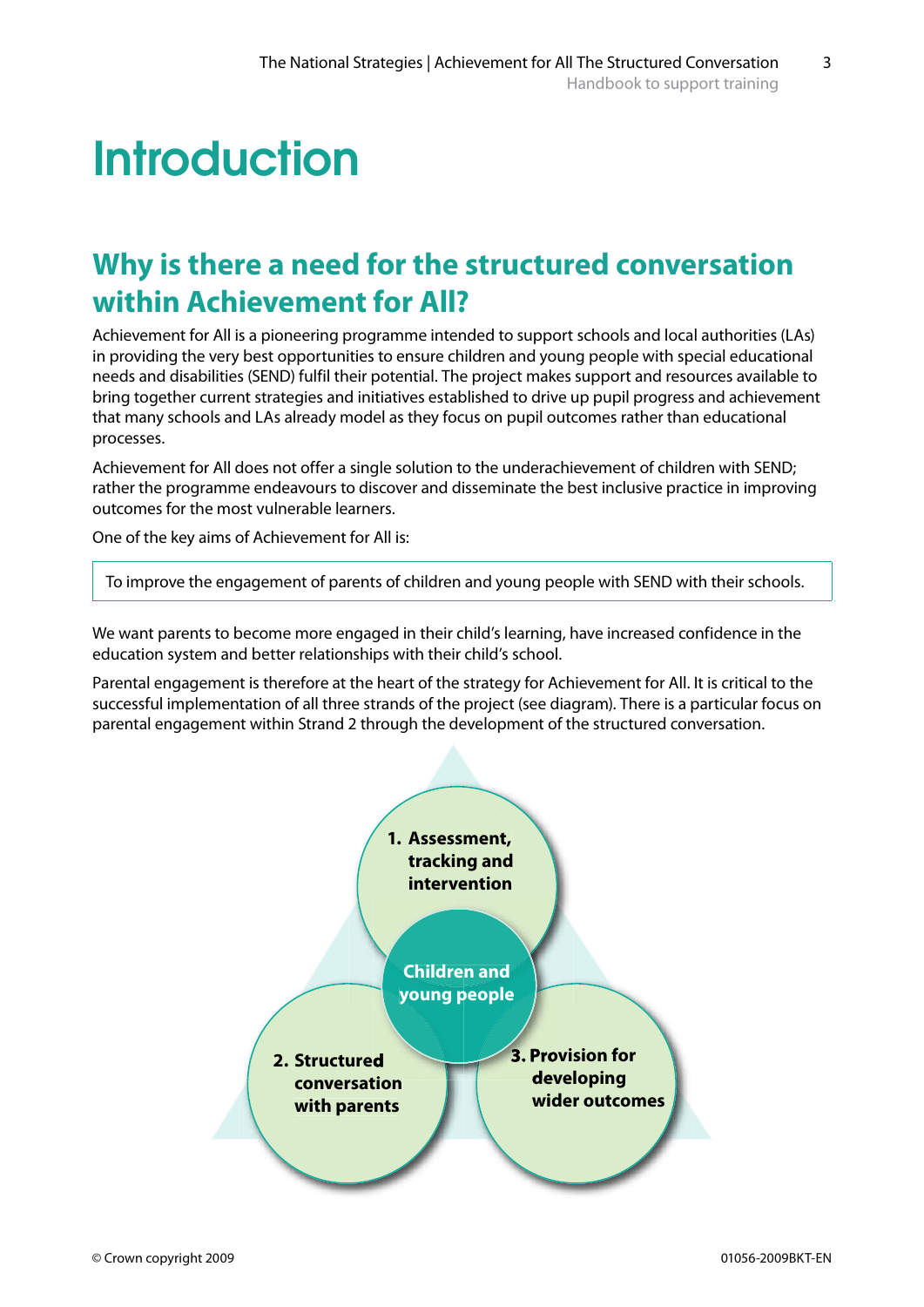The need for the structured conversation emerges from two key findings. In 2007 a study by Harris and Goodall<sup>1</sup> found that the engagement of parents with the process of their child's learning is critical to the child's achievement. There is a consistent relationship between increasing parental engagement (particularly of hard to reach parents) and improved attendance, behaviour and student achievement. The second finding arose from the Lamb Inquiry<sup>2</sup>. The Chair of the Inquiry, Brian Lamb, reported to the Secretary of State in 2009: *'What has struck us quite forcibly is that it seems no one has had a discussion with parents about the outcomes they aspire to for their child.'* 

Achievement for All is a programme designed to ensure the greater inclusion of all pupils with SEND. If the approach is working well, parents of SEND pupils will be actively engaged in their child's learning and achievement; SEND pupils will participate more fully in school and community life; they will narrow the gap in achievement between themselves and their peers and have a clearer idea of what will constitute good progress for them. The structured conversation is intended to support the greater engagement of parents by enabling them to make their contribution heard and understood by teachers and the wider school.

# **What is the structured conversation?**

The purposes of the structured conversation are clear. These are to:

- establish an effective relationship between parent and the key teacher;
- **•** allow the parent an opportunity to share their concerns and, together, agree their aspirations for their child;
- **•** set clear goals and targets for learning and improvement in wider outcomes;
- **•** determine activities which will contribute to the achievement of those targets;
- **•** identify the responsibilities of the parent, the pupil and the school;
- **•** agree the date and time of the next meeting;
- **•** clarify the most effective means of communication between meetings.

Perhaps most importantly, the structured conversation should help to establish a wider school culture of listening to the thoughts and aspirations of parents of young people with SEND. In short: 'receiving' as well as 'transmitting' information.

If these purposes are achieved then parents should:

- feel more confident to engage with their child's school;
- be given opportunities to contribute to their child's learning, express their views and concerns and be confident they will be acted upon;
- **•** develop appropriately challenging expectations of what their child can achieve.

Schools should:

- be more effective at listening to parents about their child's learning;
- **•** provide better information to parents about their child's learning;
- **•** use the outcomes of the conversation with parents and pupils to improve the learning and teaching for individual targeted pupils.

<sup>1.</sup> Engaging parents in Raising Achievement: Do parents know they matter? Harris and Goodall (2007)

<sup>2.</sup> Lamb Inquiry: Report to the Secretary of state on the Lamb Inquiry Review of SEN and Disability Information, Lamb (2009)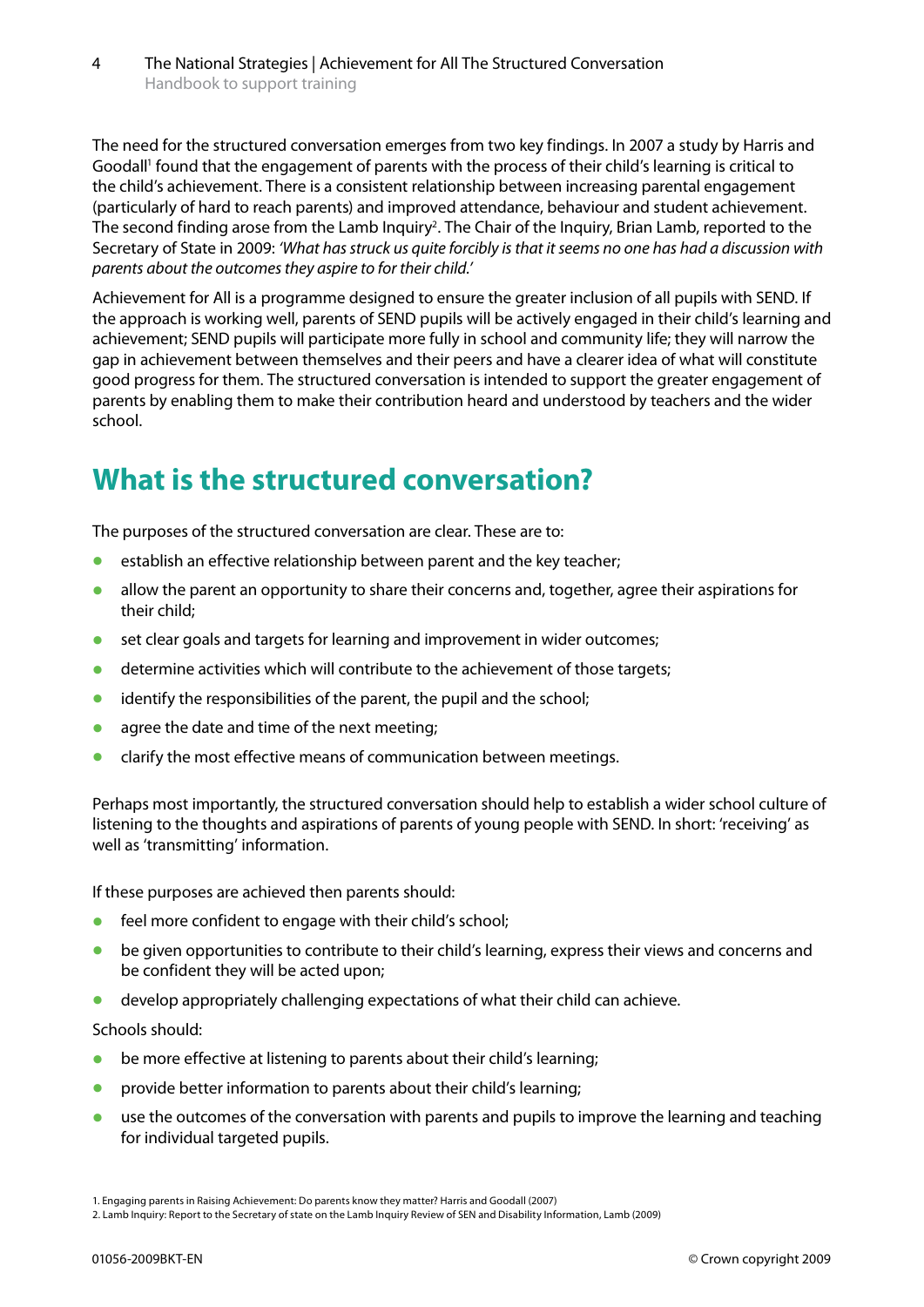Although the purposes of the structured conversation are clear, it is useful to remember that there may be a number of obstacles to opening this line of communication, for example:

- **•** parents may have personal reasons for finding it difficult to engage with the school and its teachers, not least being their own experience of school;
- **•** parents may have lower expectations and aspirations for their child than does the school, and have little motivation to engage further;
- **•** in many cases, the significant adult in a child's life may not be a parent, but a carer or a residential social worker for whom the notion of an engaging conversation may have less resonance;
- **•** there is a considerable level of skill involved on the part of the teacher in conducting a purposeful conversation directed towards achieving several objectives. Some teachers will need support to develop these skills.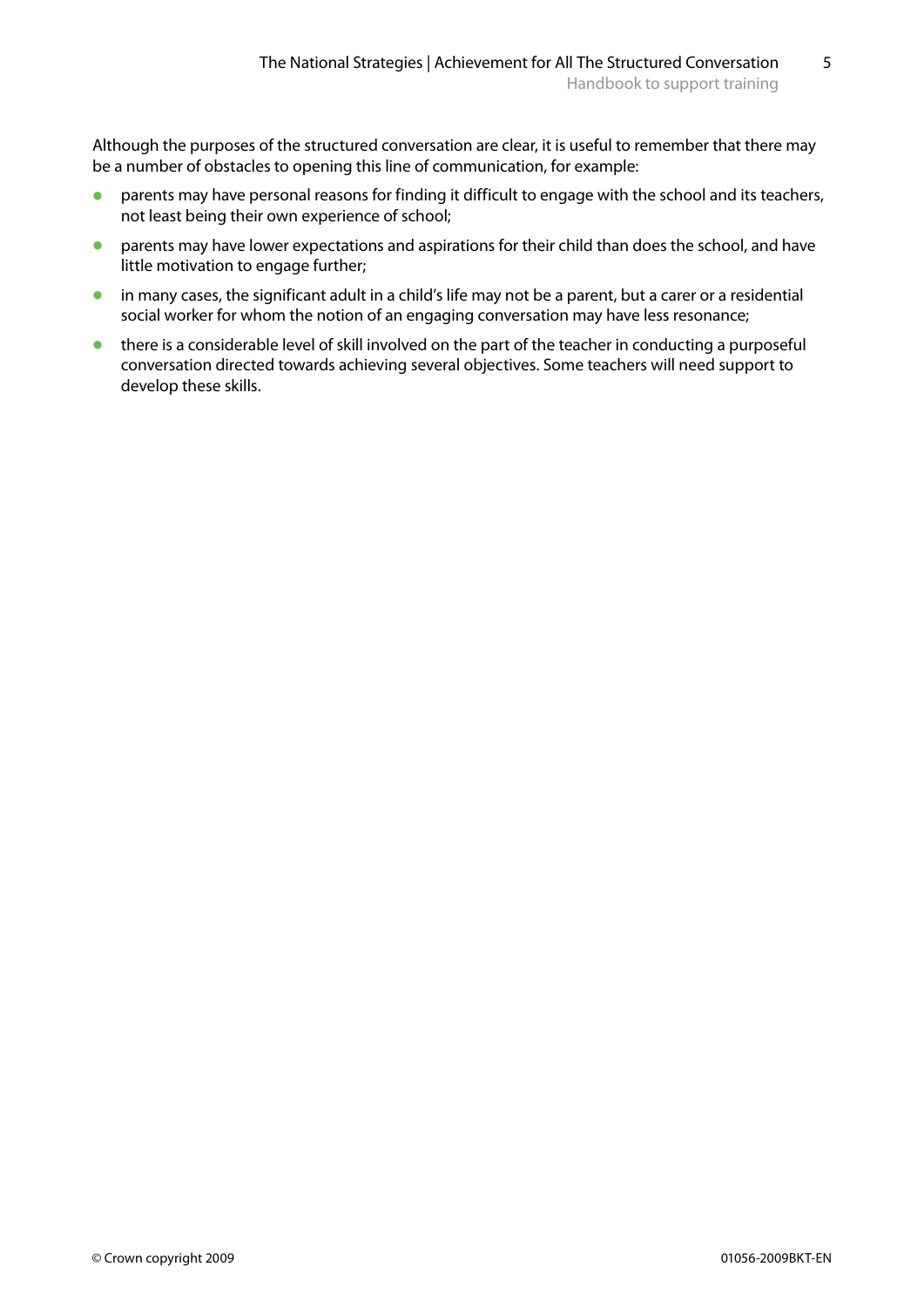# Part 1: Guide to the structured conversation

## **Introduction**

The structured conversation as it is described here is intended to:

*Facilitate a relationship that develops around the shared purpose of improving the educational achievement of young people with SEND; this will allow the free exchange of information and views; the evolution of supportive teaching and learning strategies and clarity of learning objectives.* 

An effective structured conversation requires that:

- **•** both participants have some degree of motivation;
- **•** both participants agree the parameters of the conversation that has been contracted;
- the physical context is conducive to an open dialogue.

As a minimum, participants must believe in the *possibility* of a better outcome than they have had before. The environment for the conversation should be reasonably comfortable, quiet and private. Although it may not be said explicitly, there should be a mutual awareness that unless otherwise specified, the contents of the conversation *that do not relate to the child and the child's welfare*, but are concerned with the parent's personal circumstances will remain confidential to the participants.

The conversation is intended to be a mechanism that, once established, will allow teacher and parent to build upon their understanding, share strategies, knowledge about the child, and knowledge about the curriculum and how progress through it is improved and assessed. In other words, to become genuinely collaborative in supporting the child's achievement.

### **The role of the key teacher**

The structured conversations will be held between the parents and a key teacher. The key teacher is someone who has good knowledge and understanding of the child or young person. Critically, this should be someone who can influence provision arrangements and has regular contact with the child or young person and is aware of his or her needs, attainment and achievements. In most primary schools the class teacher would be the appropriate member of staff to meet with parents. In secondary schools it may be the form tutor or it could be, for example, a head of year.

The following guidance is intended to support the key teacher to develop the skills they will need in order to hold the structured conversation with parents.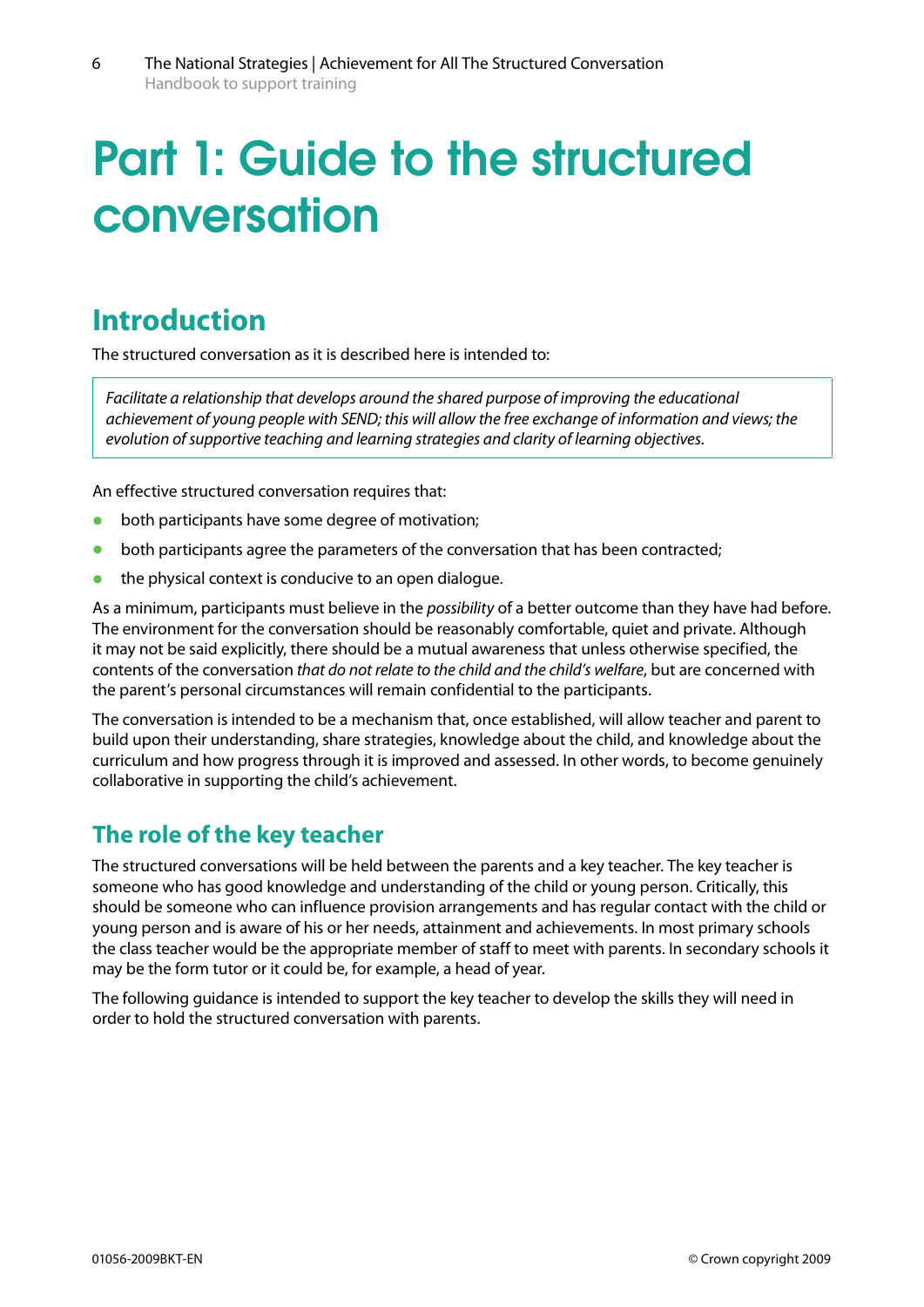# **Considerations for holding the structured conversation**

### **Preparing for the meeting**

The key teacher will need to prepare thoroughly for the structured conversation. They will need to gather information about the pupil's progress and gaps in their learning from other staff to add to their own knowledge of the child.

It is also important to gather the pupil's views. Where appropriate the pupil may also be part of this conversation, although this will be dependent upon age, maturity and level of understanding, and the expected length of the meeting. If not directly involved, there should be an opportunity for the child or young person to make their views known. Implementing strategies such as supporting the pupil to develop a pen portrait or 'passport' will provide a tangible focus for these discussions.

A suitable room to hold the structured conversation should be chosen in advance of the meeting. As far as is possible, it should be welcoming with the furniture arranged in such a way as to invite an open conversation and not make the parent feel intimidated. It is important that the room is private and quiet so that the conversation takes place uninterrupted. If an off-site venue is thought to be a more appropriate location to hold the conversation, the key teacher must be confident that all the above conditions are fulfilled.

The school will need to decide how the parents of pupils with identified SEND are to be informed about Achievement for All and their part in it. The key teacher is responsible for ensuring the parents fully understand the purpose and structure of the meeting, the location and the time that it will take place.

### **Negotiating a contract or agreement with parents**

The contract is a verbal agreement between the parents and the teacher about the purpose and outcomes of the conversation.

For example: '*I'd like to find out as much as possible about Hannah and what you think we can do to help improve her maths. We have about 30 minutes. Is that okay with you?'* (Then pause and negotiate.)

Possible elements of the contract include:

- aims of the conversation:
- **•** time available:
- **•** arrangements following the conversation:
- **•**  confidentiality.

The advantages of negotiating a contract are numerous:

- the idea of a structured conversation may become less mysterious and threatening;
- **•** the ground is cleared;
- a purposeful tone is set;
- **•** if agreement is genuine both people are more likely to take part wholeheartedly;
- **if you do not reach sufficient agreement, at least some time is saved.**

It is very helpful if the key teacher is clear and concise about their own intentions and view of the conversation, listens very carefully and above all that genuine agreement is reached before proceeding.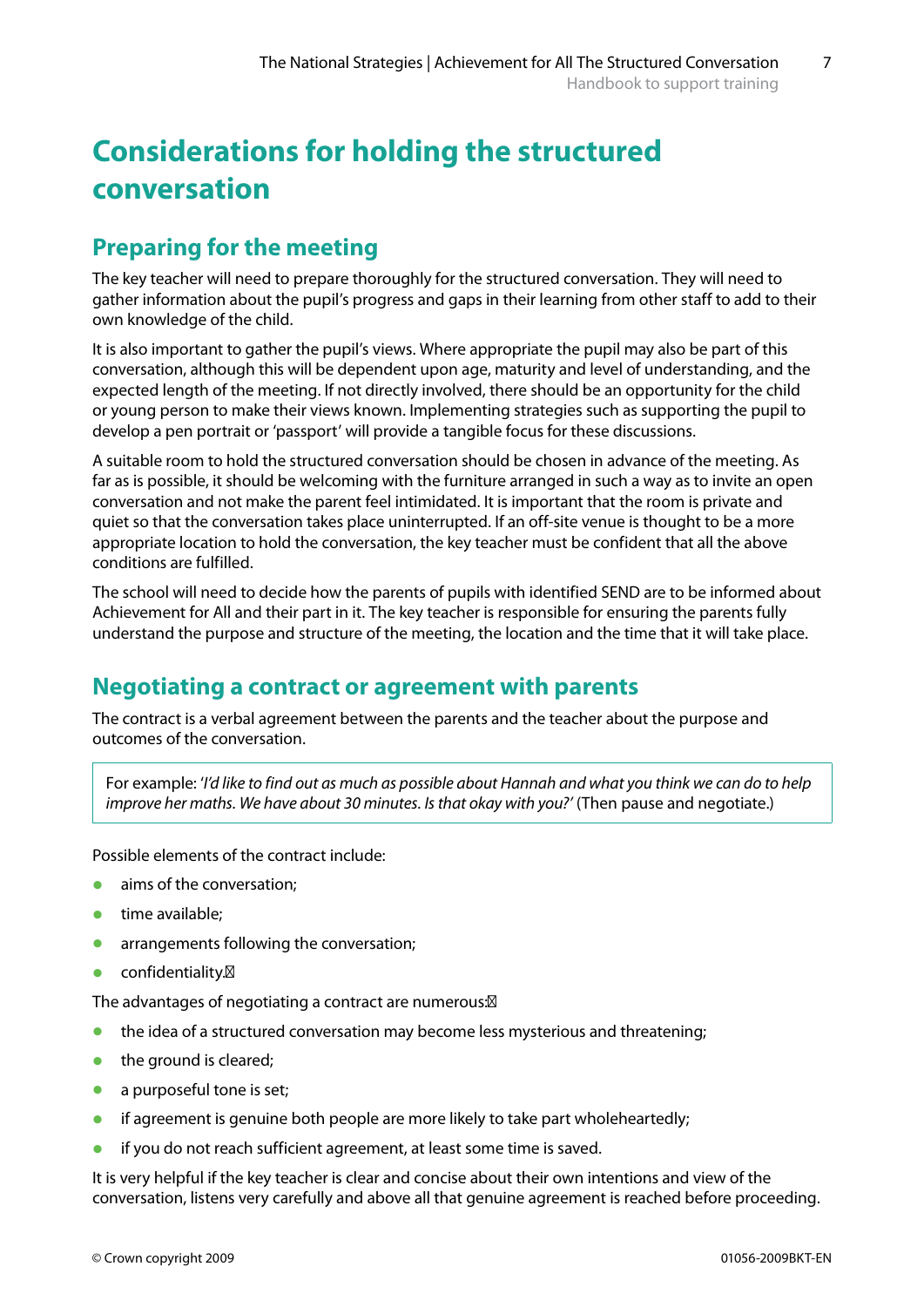There may be a significant gap between what the parents expect and what the key teacher may expect or can provide. Two parents may also of course not agree with each other about what is best for their child. It is important that the key teacher considers how they will give feedback to the parents throughout the conversation, particularly where there is a lack of common view (see Exercise 1 in Part 3: Resources on page 23).

### **Aims and confidentiality**

The conversation with parents is not intended to be therapeutic or concerned explicitly with the adult's personal needs; it is specifically concerned with meeting the needs of the child as a learner. The purpose of the conversation is to raise the child's academic achievement and enhance their opportunities to achieve in a wider arena. The information and decisions that emerge must be available to school staff in order to support planning and practice. Nonetheless, no conversation is entirely predictable, and it may be that a parent will feel that some piece of personal information is necessary to assist in an understanding of the child's needs or their aspirations.

For example: *'I would have loved to go to university, but there wasn't enough money in the house when I was a teenager, and my parents didn't care enough about me to help out, but I swore that when I had kids of my own they would have the chance if they wanted it'.* 

Part of this is concerned with the parent's aspirations for his child and is relevant and appropriate for discussion with others. Part of it is concerned with thwarted personal ambitions – and is not appropriate for discussion with others.

### **Frequency of meeting**

It is anticipated that there will be up to three structured conversations with parents during the course of a year. It will be useful to clarify this expectation at the first meeting. Since these meetings will be longer than most teacher–parent meetings, it will also be helpful to discuss at which meetings the child will be present, and whether for all or part only.

As far as possible, meetings should be aligned to the normal cycle for discussions with parents of all children but should also allow opportunities for parents to initiate a conversation when they have concerns or when they feel things are not going well.

Following the structured conversation, the key teacher will need to inform all the appropriate school staff of the outcomes and agreed curriculum targets. More detailed guidance regarding the requirements of schools may be found on page 34 of *Achievement for All: Guidance for Schools*.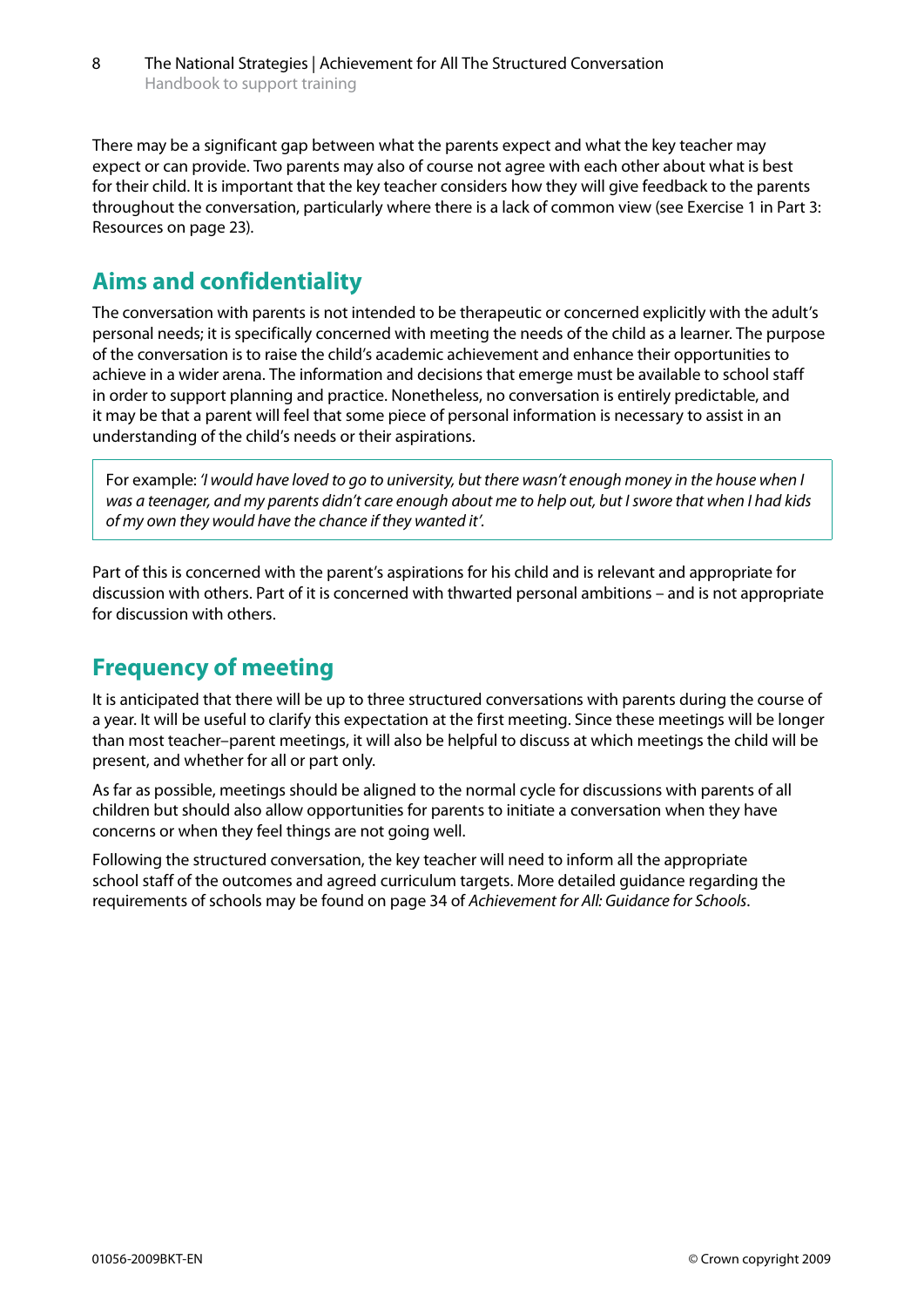# **The framework for the structured conversation**

It is anticipated that the conversation will be structured around four stages. Each stage is intended either to widen the conversation so that all general relevant issues may be properly understood or begin to narrow it in order to focus upon key points for understanding and action.

The following diagram shows the four stages of the framework:



The key skills needed to effectively implement each of the four stages are explained in more detail throughout this document.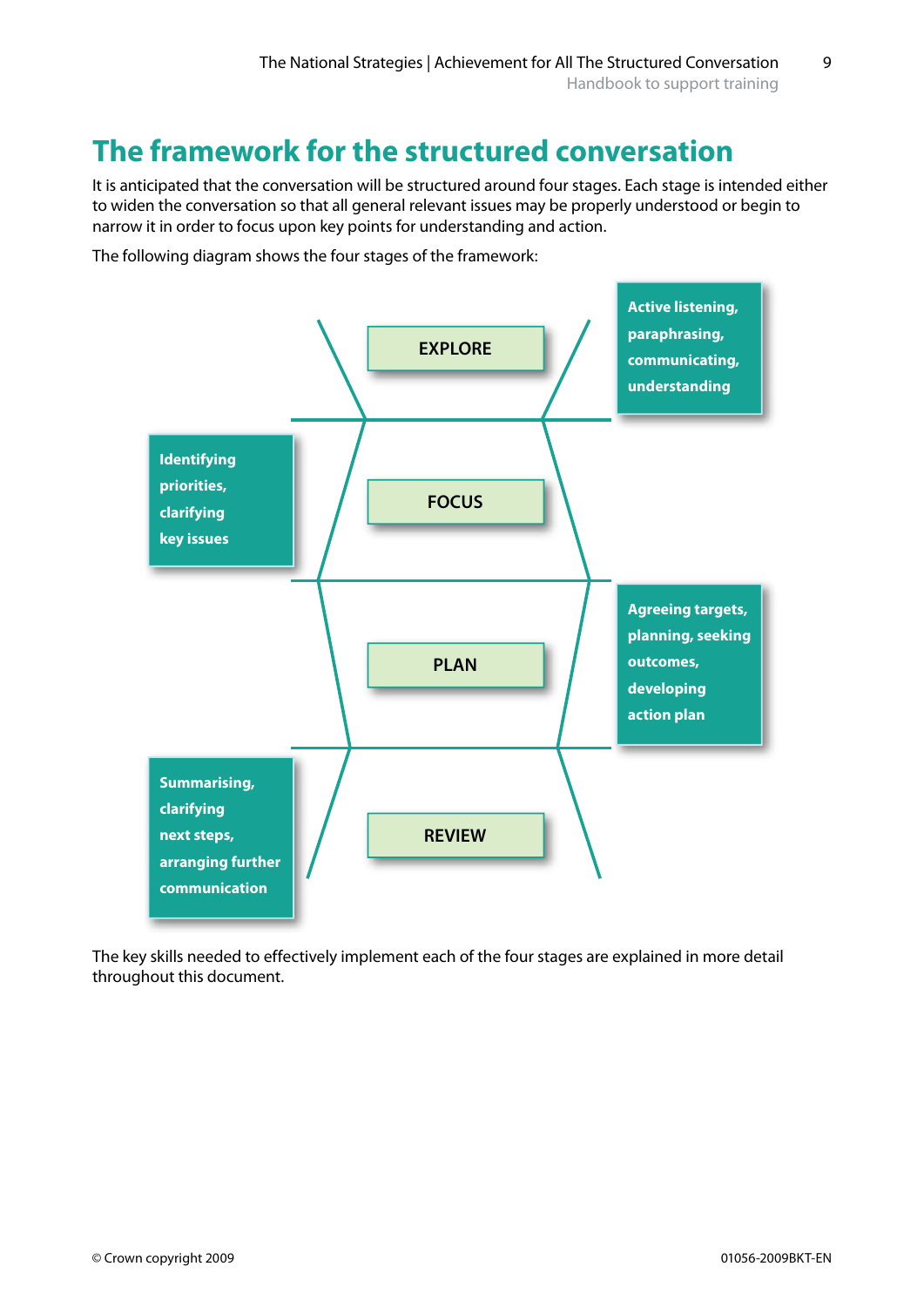# **Stage 1: Explore**

#### **Skills: attending; paraphrasing; communicating understanding; use of silence**

**This stage is concerned with helping the parent identify the range of issues they would like to address in raising their child's achievement.** 

### **Attending (See Exercise 2)**

Attending is partly giving straightforward non-verbal 'messages': looking at the other person, but not staring; being fairly relaxed; nodding, with occasional appropriate smiles; not fidgeting; maintaining open posture (such as not folding arms). As a teacher, it may be important to avoid sitting behind a desk which sometimes appears as a defensive barrier. Attending well is also partly an internal quality – avoiding distractions and concentrating on the conversation and the parent.

This stage of the conversation is concerned with working with the parent in order to establish a direction. The teacher seeks answers to questions such as:

- What does the parent want for their child and believe is attainable in the best possible circumstances?
- What are the child's needs?
- **•** What does the parent think is the limit of the child's capacity?
- **•** What strategies have been tried effectively in the past either at home or at an earlier stage of education?
- **•** What have been the barriers to achievement?

However, these are difficult questions to answer, and a barrage of such questions will soon leave the parent feeling anxious and beginning to give answers that are unconsidered. It is of central importance, therefore, in this early stage of the structured conversation, that questions lie in the *tentative* tone of the teacher and are grounded in what the parent is saying rather than what the teacher wants to say.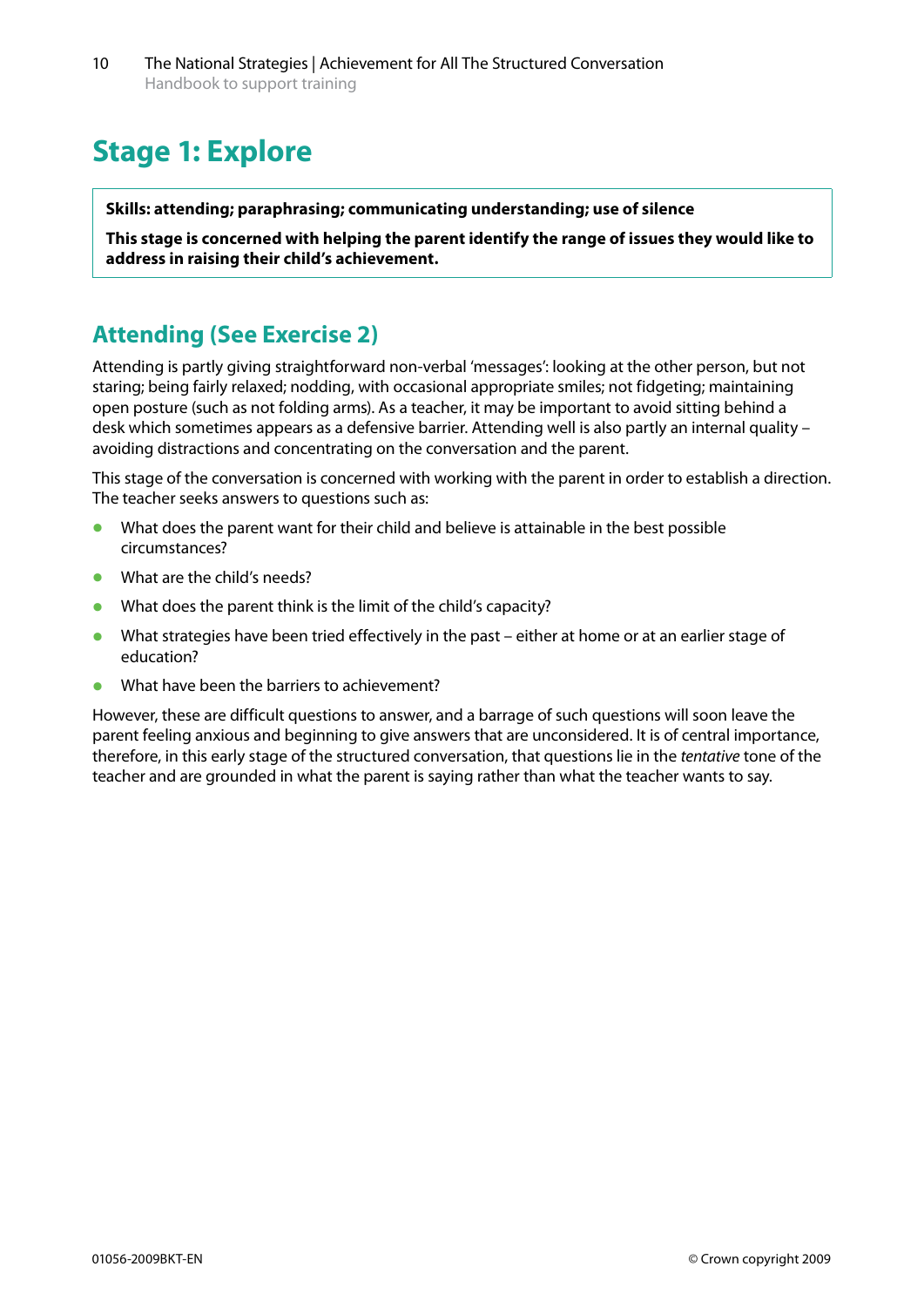For example:

Parent: *'He said to me the other day: "Cheryl Cole is very pretty," and I said, jokingly, "I don't think she's married." And he said, all serious: "I can't get married. I'm Downs." And it struck me he's all the time conscious of what he can't do. Can't read well, can't make friends, probably won't get a driving licence or a girlfriend'.* 

Consider the range of options the teacher has by way of response:

*'Well, I'm only qualified to talk about the reading part of that*'*.* 

Or

*'You never know, he might meet someone who will find him attractive.'* 

Or

*'Has he thought about joining a youth club?'* 

Or

*'Perhaps the most upsetting thing for you is his lack of belief in what he might be able to do?'* 

Notice that the fourth option is expressed as a question – the question is: *have I understood correctly what you have said and what you are feeling?* Its tone is tentative.

The parent might reply: *'Yes, and I'm afraid school only seems to make him less confident.'* 

Teacher: *'Perhaps one of the key issues we need to discuss is how we find ways to help him get a sense of genuine achievement?'* 

Notice also that the rhythm here is conversational. There are no long silent periods where the teacher simply listens without response. Nor is the teacher's part of the interaction a series of internally generated questions, rather she is demonstrating an understanding of what the parent is saying through the use of **paraphrasing**.

### **Paraphrasing (See Exercises 3 and 4)**

Paraphrasing (sometimes called *re-casting*) is the single most powerful communication skill because it is the main way in which empathy is communicated and because it clears up more mis-communications than any other skill.

A paraphrase is an attempt to restate in a fresh way the main part of what someone has said without adding any of your own ideas, feelings, interpretations etc. The tone is tentative and slightly questioning and it goes much further than saying *'Yes I see what you mean,'* or *'I understand how you feel'.* Paraphrases can be of thoughts and facts, of emotions or of both together.

#### For example:

Parent: *'I want my daughter to be a success and I'll do all I can to encourage her to work hard at school and at weekends. It's practice and effort that worked for me, at school and since, but Angelina gets distracted and leaves things till the last minute, sometimes doing her homework over breakfast.'* 

There are always a wide variety of possible responses to such a statement and some of these show parents that you are listening and trying to understand their viewpoint better than others. A paraphrase of content here is: *'You believe firmly in working hard and you think Angelina doesn't share this belief.'* 

Generally the most difficult aspects of this skill are judging when to paraphrase and when not to (particularly to avoid sounding like a parrot) and paraphrasing several times in a row, thus keeping the focus on trying to help the parents clarify.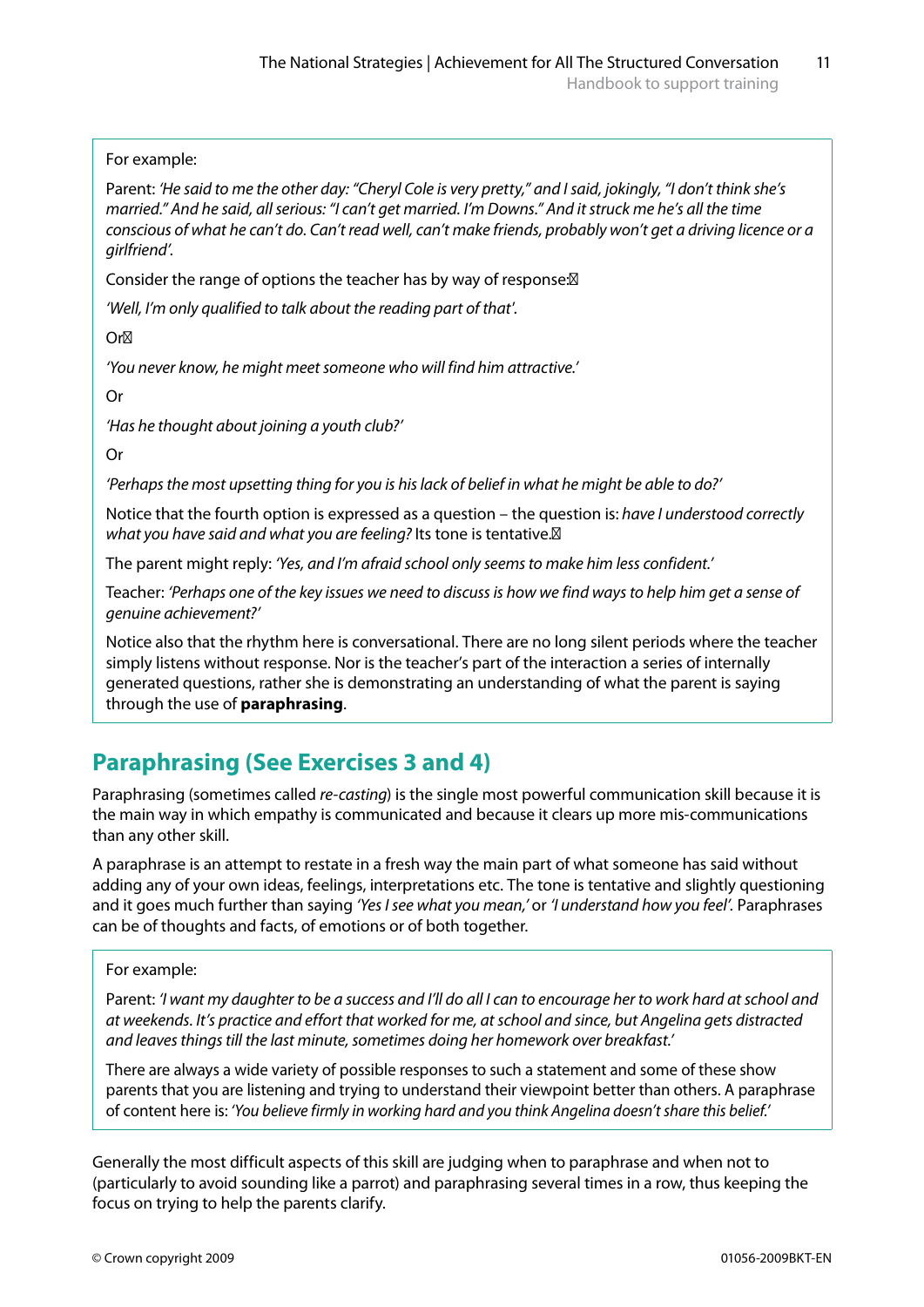Another difficult aspect of paraphrasing is capturing depth or intensity of emotion, which an anxious parent of a child with SEND may very well be experiencing. Firstly, you observe that one or more emotions has been expressed or clearly implied. Secondly, you decide this is an emotion that matters. Thirdly, you choose an apt word. Fourthly, you say it in such a way that the other person can readily check how accurate it is and refine and clarify, for example *'furious and scared'* rather than '*frustrated*', or vice versa.

A question that a teacher might ask is: '*Why should I be concerned about what the parent's feeling. I am, after all, only paid to teach the child*?' In many ways this is a fair question. The answer is that teachers have a professional responsibility to teach children – including children with SEND. The parents of children with SEND will have experienced, and be experiencing, complicated feelings about their child. In all likelihood it will be very difficult, and counterproductive, to attempt to entirely separate these feelings from the task of engaging with the parent in raising the child's academic and social achievement. Therefore it is useful to acknowledge these feelings and try to work with them as part of the overall aim of engaging the parent constructively in their child's education.

### **Use of silence**

Silence is allowing time for thoughts and feelings, or just a natural pause. The main skill is distinguishing between working silences, natural breaks, and hostile, bored and stuck silences.

If the parent seems deep in thought – thinking through an idea or observation – then allowing silence is very skilful and likely to be helpful. If it's a natural break, a lull, again silence is skilful. For the other kinds of silence, it is best to say something like '*I'm not sure what's going on here…' or 'I notice you're very quiet. May I ask why?'* 

## **Stage 2: Focus**

**Skills: summarising, choice points and figure ground; focused questions This stage is concerned with helping the parent identify the key issues and priorities for action. It involves being explicit about the nature of aspiration and need.** 

### **Summarising (see Exercise 5)**

Summaries draw themes and points together and give some shape to an interview. They are most useful when a conversation is becoming repetitive, meandering or confused and they have a subtext of '*This is where I think we've got to. Do you agree? What next?*'

If the teacher pauses after a summary and at appropriate moments during a summary, the parent has more chance to correct or add to it.

A variation called a choice point is useful when a parent raises several topics for discussion. The teacher summarises and then adds something like '*Which topic would you like us to take first?*'

#### For example:

Teacher: '*We've discussed your feelings about the alternative curriculum we are proposing for Mary and you have expressed reservations about her most recent report, and I think you are worried about her friendship group in school. I wonder which of these seems most important to focus on*.'

Alternatively, especially if the parent doesn't want to make a choice, you might yourself suggest which topic to focus on first – perhaps what seems the most straightforward or what seems most pivotal. The parent may then choose a different topic to take first, which is fine.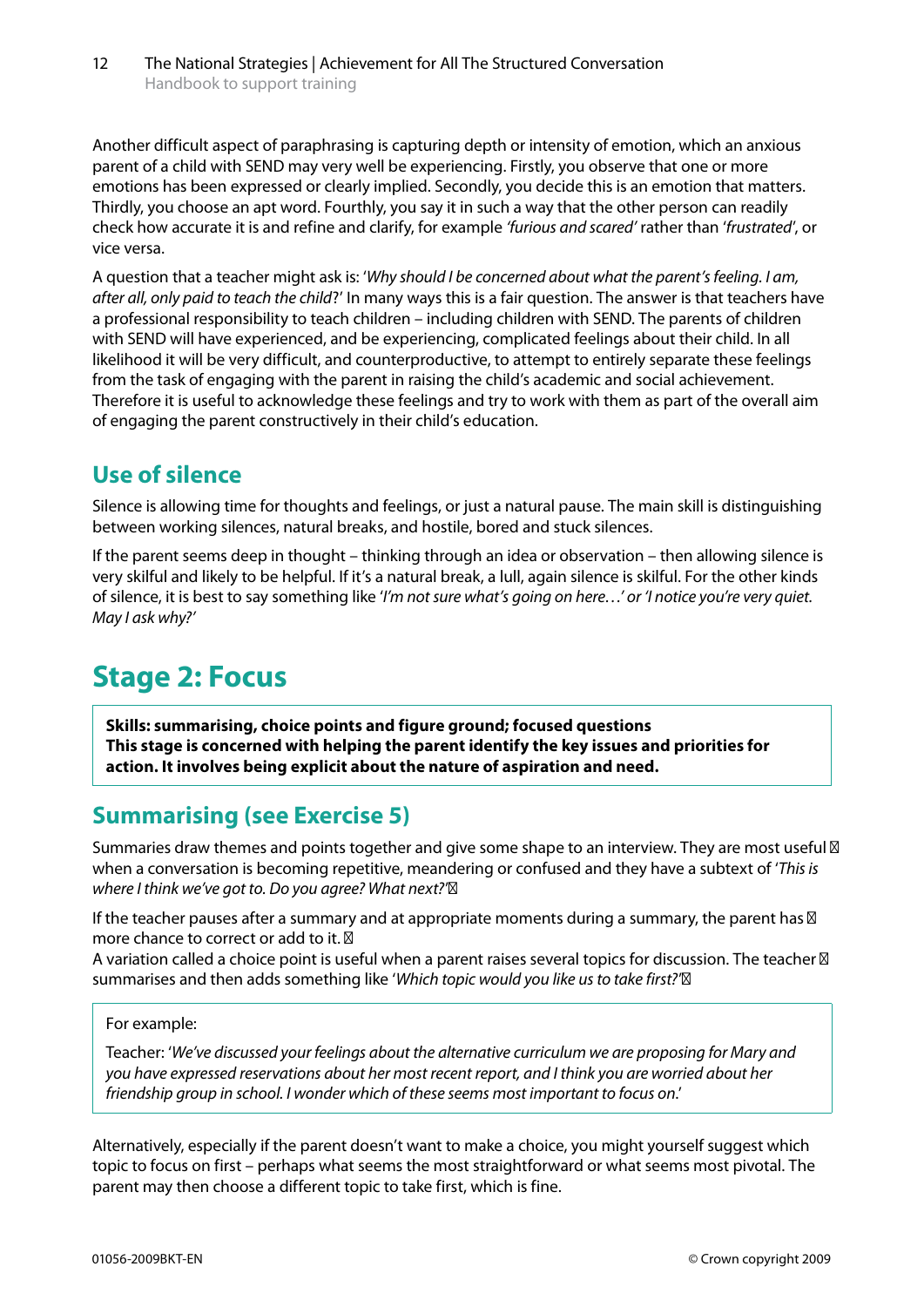For example:

Teacher: *'You've talked about him leaving the site at lunch time, and the people he spends time with out of school, and the worry that if he attends the trip to London he might wander off and get lost. It sounds as if you're really concerned by the prospect of John attending the class field trip?'* 

### **Questions (See Exercise 6)**

Questions can destroy or illuminate the tone of a conversation. Helpful questions are generally those which help a parent clarify or see a new possibility. The frequently made distinction between 'open' and 'closed' questions is of limited use. Open questions, for example beginning with *'How'* or *'Why'* can be answered very briefly and may also be unsettling or too daunting as is the very open selection interview question *'Will you tell me about yourself?'* 

Conversely, closed questions, those which invite one word answers can be responded to at length. However, two or three closed questions in a row can readily be experienced as an interrogation. Wording too can matter, for example compare *'What should you have done?'* with *'What might you do differently next time?'* 

The key teacher should always be prepared to ask the follow-up question, for example if a parent is asking for particular provision the key teacher should ask *'Why do you think that would work?'* By exploring issues openly with the parent, this will allow them to explore what they really want which is sometimes not what they asked for at the beginning of the conversation.

# **Stage 3: Plan**

#### **Skills: giving information; setting goals**

**This stage is concerned with the actions that need to be carried out to address the identified key issues.** 

### **Giving information (See Exercise 7)**

An important part of the skill of giving information is checking assumptions about the parents' knowledge and about their reactions to the information. On the one hand, powerful emotions, selective memory, wishful thinking and information overload can make giving information futile.

#### For example:

Teacher: *'I understand you are considering seeking a special school place for Hayley because she has not made expected progress with us. Yes, you're quite right when you say that we expect all pupils to make two levels of progress in a key stage, but are you aware that there are six sublevels in two key stages, and Hayley has moved from level 2c – the bottom of the level – to level 3a – which is right at the top of level 3 – so she has done remarkably well. Of course, I can't say how well she might have done in a special school. I once knew a pupil who went to a special school and...'* 

On the other hand, information can dramatically reduce stress and increase understanding. Giving information is fundamentally different from giving advice. The purpose of information is or should be to help parents make a decision, while advice is suggesting what their decision should be.

Complicated information is more likely to be remembered and acted on if you: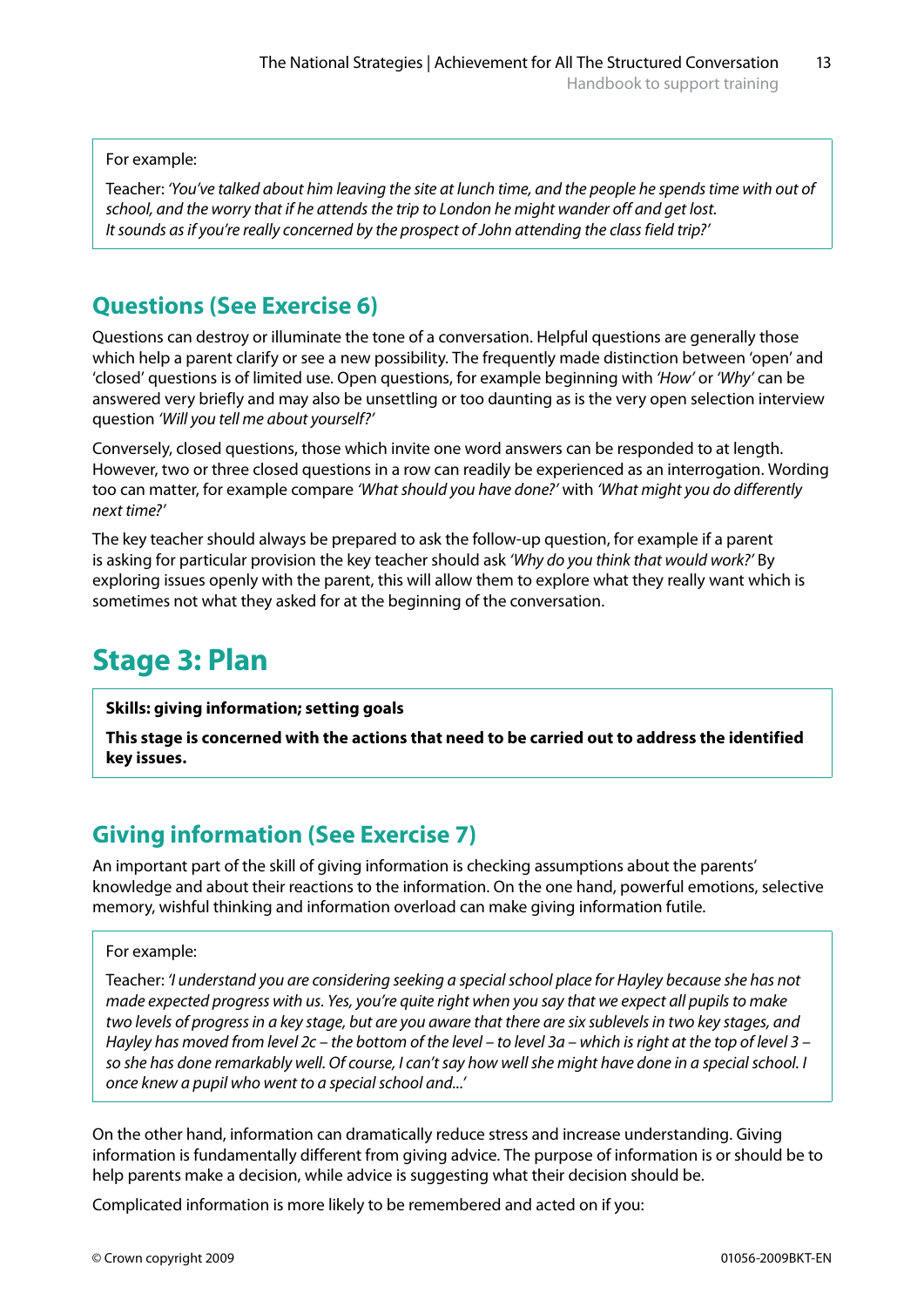- **•** use simple words and short sentences;
- **•** categorise (e.g. there are three points here);
- avoid jargon;
- **•** write things down;
- check understanding.

#### For example:

Teacher: *'Hayley is actually making good progress; and is very close to achieving the two levels you are speaking of. If we can agree what needs to be done to support her to achieve just a little more, she can make the two levels.'* 

Having identified key priorities, and clarified the issues around them, this stage is concerned with the actions that need to be carried out to address them. It is important at this time that the parent has as much opportunity as possible to say what they may do to support progress. It is also important that the parent and teacher set and agree challenging but achievable targets. These should be framed in language which is clearly understood by both parties and, most importantly, by the pupil. They will provide a framework against which progress can be measured. The processes and activities which will help to secure achievement of the targets should be discussed and ideally should include responsibilities for the parent, the teacher, the pupil and the school.

The focus of goal setting is concerned with raising achievement. It is anticipated, therefore, that goals will be ambitious (i.e. likely to achieve more than the child is now, or will do if they continue at their current rate of progress) and constructed around the principle of identifying the pupil's current trajectory of progress based upon prior attainment and adding an element of challenge.

### **Focus on outcomes**

Critical to the success of Achievement for All is the need for schools and LAs to maintain an 'outcomes based' focus. This applies to all processes developed within each of the three strands and is particularly important at this planning stage of the structured conversation.

The conversation with parents will cover long-term goals for achievement in literacy and numeracy skills and in the wider outcomes. These goals might be the trajectory for achievement at the end of the current key stage within Strand 1; the wider outcomes will focus on goals within the aspects identified in Strand 3. These long-term goals will guide the smaller steps targets set at the planning stage of the conversation.

### **Setting targets**

It is a key principle of Achievement for All that the three strands are interdependent and that progress in one strand will affect change in the other two. It is therefore important that targets set in one strand are clearly linked to improvements in the other two. There is a focus on educational outcomes, but in Achievement for All and in this conversation, there must be an emphasis on how progress in the wider outcomes is going to support this.

When setting targets it is important to adhere to, and build on, the culture of target setting within the school. However the additional focus on targeted children will lead to increased expectations of progress from the teacher, parent and child and result in accelerated, rather than predicted, progress.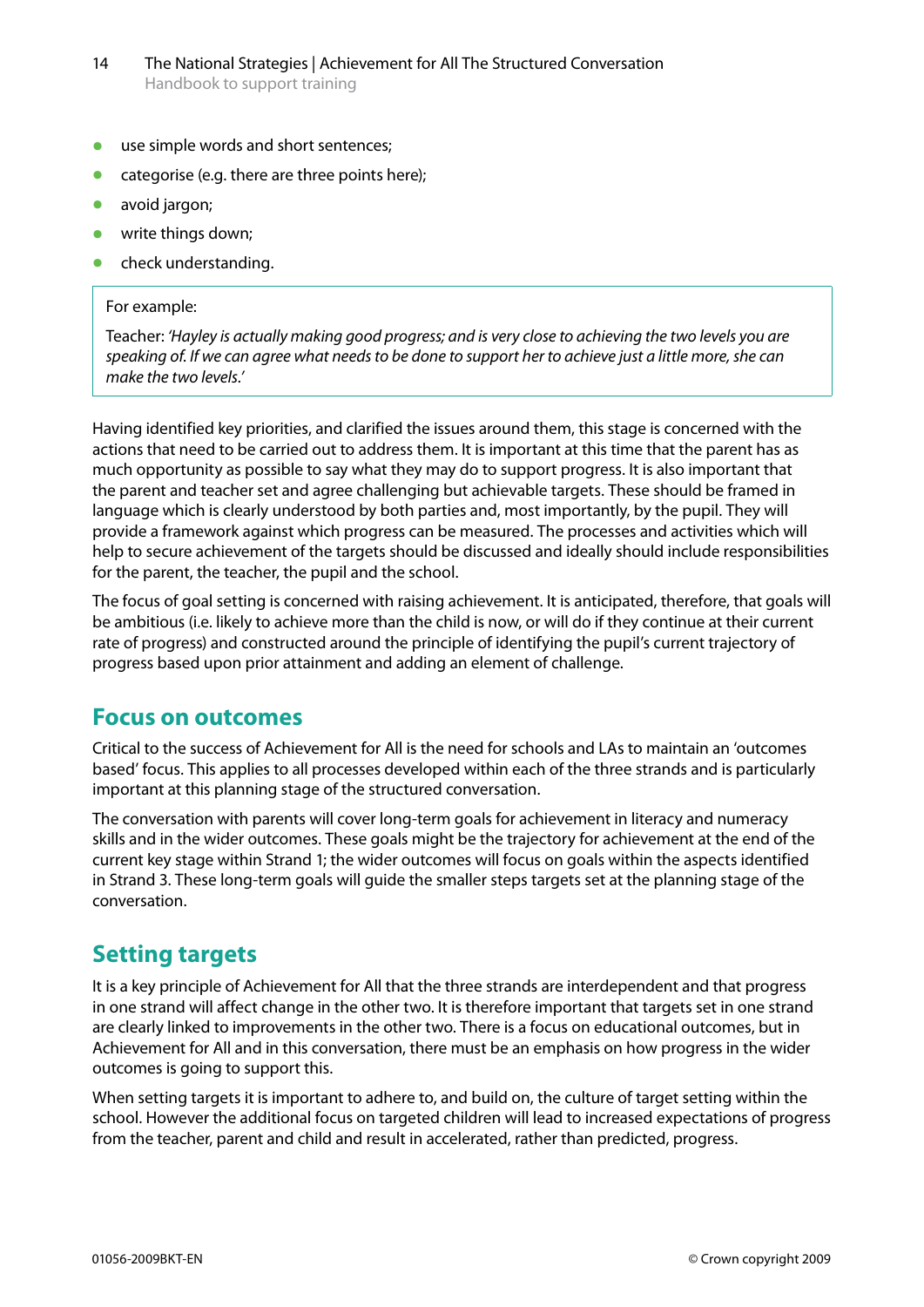A target is a prediction based on past performance, plus a challenge:

#### *Prediction + Challenge = Target*

It is the level of challenge which will lead to the realisation of the intended outcomes agreed with the parents and children. The main points to consider are:

- **•** targets need to be based on an analysis of the child's real strengths and areas for improvement. The teacher needs to prepare for the structured conversation so this information is at hand and can be shared;
- **•** all targets need to be practical and agreed with parents and children;
- parents and children need to know what to do in order to make the expected progress to reach the targets;
- any strategies or interventions should be clarified to include timescales and the success criteria that will be used to evaluate impact;
- **•** methods and timescales for ongoing assessment and review should be clarified with the parents and child. It may be at this point in the conversation that ongoing communication arrangements will be made with the parents;
- effective schools have well established systems for assessment, tracking and target setting, including the use of Assessing Pupils' Progress (APP). As far as possible schools should use and build on these systems for Achievement for All rather than creating systems which are different and may not be sustainable.

### **Statutory guidance**

DCSF target setting guidance which is concerned with those longer-term goals states that:

*As for all pupils, those identified as having SEN/LDD are expected to make at least two levels of progress in each key stage. In order to narrow the gaps between the achievement of pupils with and without SEN, targets should aim for three or more levels of progress across a key stage where possible. Where pupils are assessed as being unlikely to reach level 1, schools should use P scales to measure progress and set appropriately challenging targets. Data brought together for the Progression Guidance 2009–10, shows that for pupils on the P scales, for those at the lower P levels and at the later key stages it is harder to secure two levels of progress, but nonetheless:* 

- **•**  *over 60% of KS1 pupils, with a prior attainment of P5 to P7, make two or more levels of progress in both English and mathematics by the end of KS2; and*
- **•**  *over 20% of KS2 pupils, with prior attainment of P5 to P7 make two or more levels of progress in both English and mathematics by the end of KS3.*

*The Progression Guidance 2009–10* provides data which will help schools to set targets and evaluate progress for those pupils with SEND who are working well below age-related thresholds including within the P scales. The guidance has been widely disseminated across LAs; all School Improvement Partners (SIP) should be referring to it. For schools where the guidance has not yet been accessed it can be downloaded at **[www.standards.dcsf.gov.uk/nationalstrategies](http://www.standards.dcsf.gov.uk/nationalstrategies)** and search using the reference 00553-2009BKT-EN.

The accompanying professional development course can be also be found at **[www.standards.dcsf.gov.uk/nationalstrategies](http://www.standards.dcsf.gov.uk/nationalstrategies)** and search for the Progression Guidance Professional Development Course.

Once targets have been set, schools will need to record them and clarify what records will be kept of any ongoing assessments.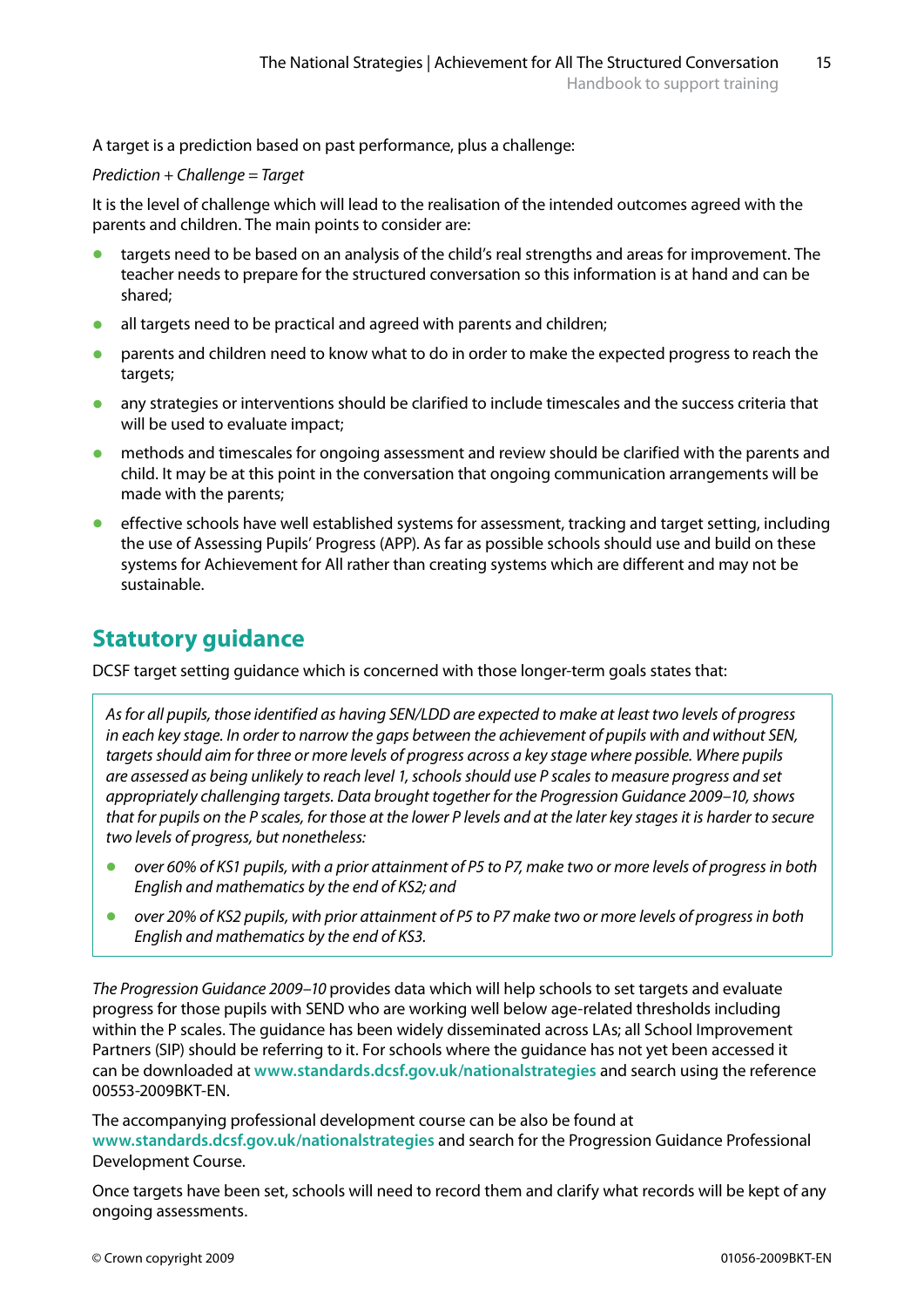### **Translating long-term targets into curricular targets**

In Strand 1 meaningful curricular targets should be set, at least three times a year, for reading, writing and mathematics. These targets should be set within the context of:

- differentiated planning by the teacher as part of whole-class teaching;
- **•**  ongoing assessment for learning;
- the inclusion of pupils with SEND in the whole-school assessment, tracking and pupil progress review structures.

An example form to record the goals, targets and key outcomes of the conversation is included as Handout 5.

## **Stage 4: Review**

#### **Skills: summarising, paraphrasing**

**This stage provides an opportunity to summarise the key points of the discussion, to clarify the next steps and arrange dates for further meetings or alternative communication.** 

In essence, the review stage of the structured conversation summarises: *'These are the things we have talked about...', 'These are the areas we think are most important in order to raise the child's achievement level...'* and *'These are the plans we have put in place in order to bring about that improvement'* and then asks the question: *Are the plans working?'* 

It is important that the summary is:

- **•** not too lengthy (boring and hard to follow);
- written down at least in note form; and
- **•** is used to furnish a written action plan that may be communicated to other teaching staff and also copied to the parent (see Handout 5 as an example).

The key teacher could ask the parent:

- **•** How well has the meeting gone?
- **•** Is there anything else you want to add?
- **•** Have we missed anything?
- **•** Have we listened to you well enough and do you think we have understood and appreciated the issues?
- **•** Can we summarise exactly what we decided?
- **•** Can we agree when we are next meeting and ways to keep in touch in between?

An important part of the review stage is to establish a very clear line of subsequent communication which should acknowledge at least three routes:

- **•** regular parent–teacher meetings;
- **•** a named person the parent can call to express immediate concerns or get information from;
- the next scheduled structured conversation (usually once each term, three a year).

At the point of the next conversation beginning, the teacher may well begin the conversation with a review of progress to date against the agreed goals and targets. This should then lead naturally into an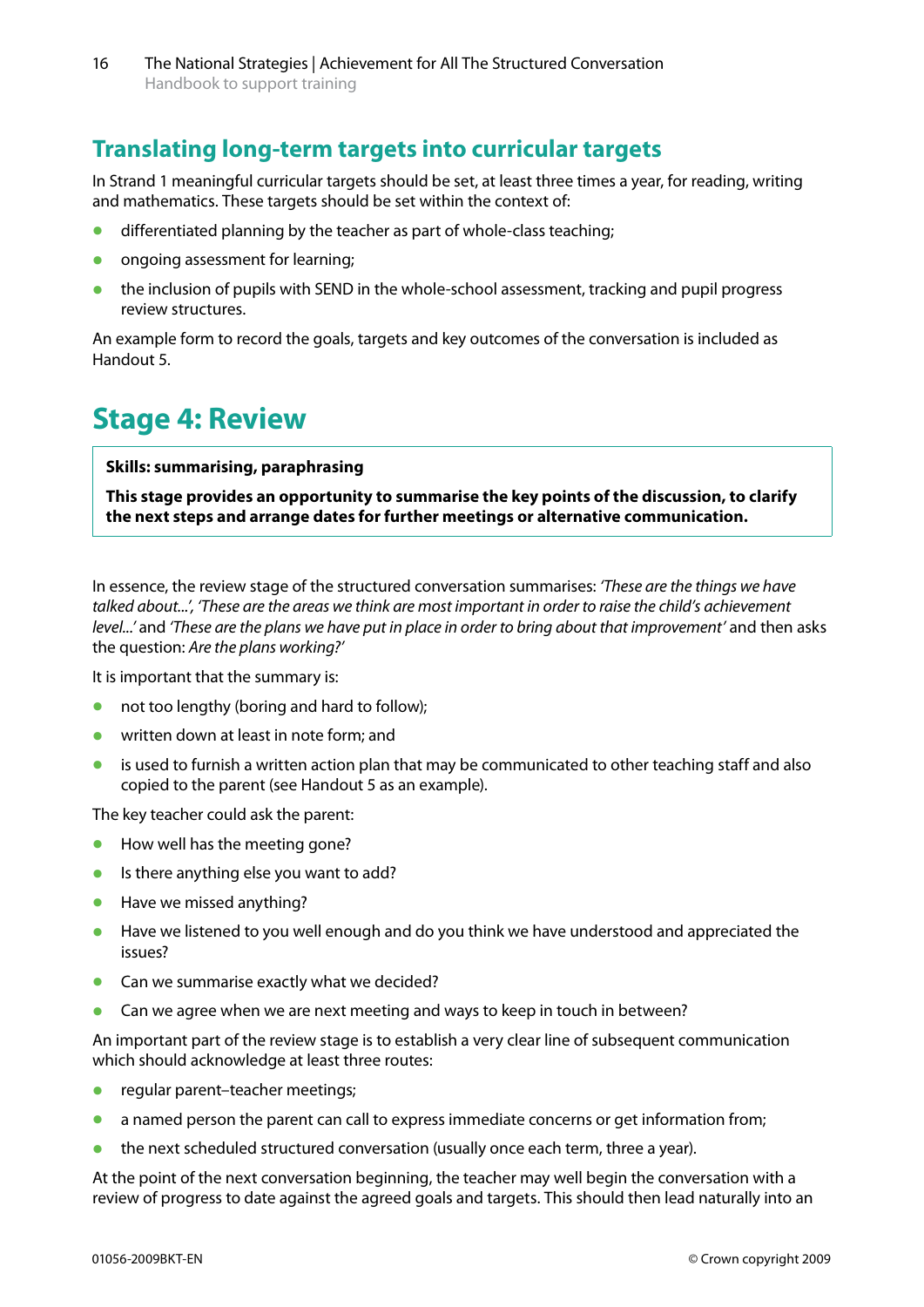exploration of the issues that have emerged as a consequence of the achievement or otherwise of those objectives and outcomes.

To summarise, the meeting should lead to the following outcomes:

- **•** clear and agreed aspirations for the child;
- **•** clear goals and targets for the child;
- **•** a plan of action for meeting the targets;
- **•** a clear line of subsequent communication.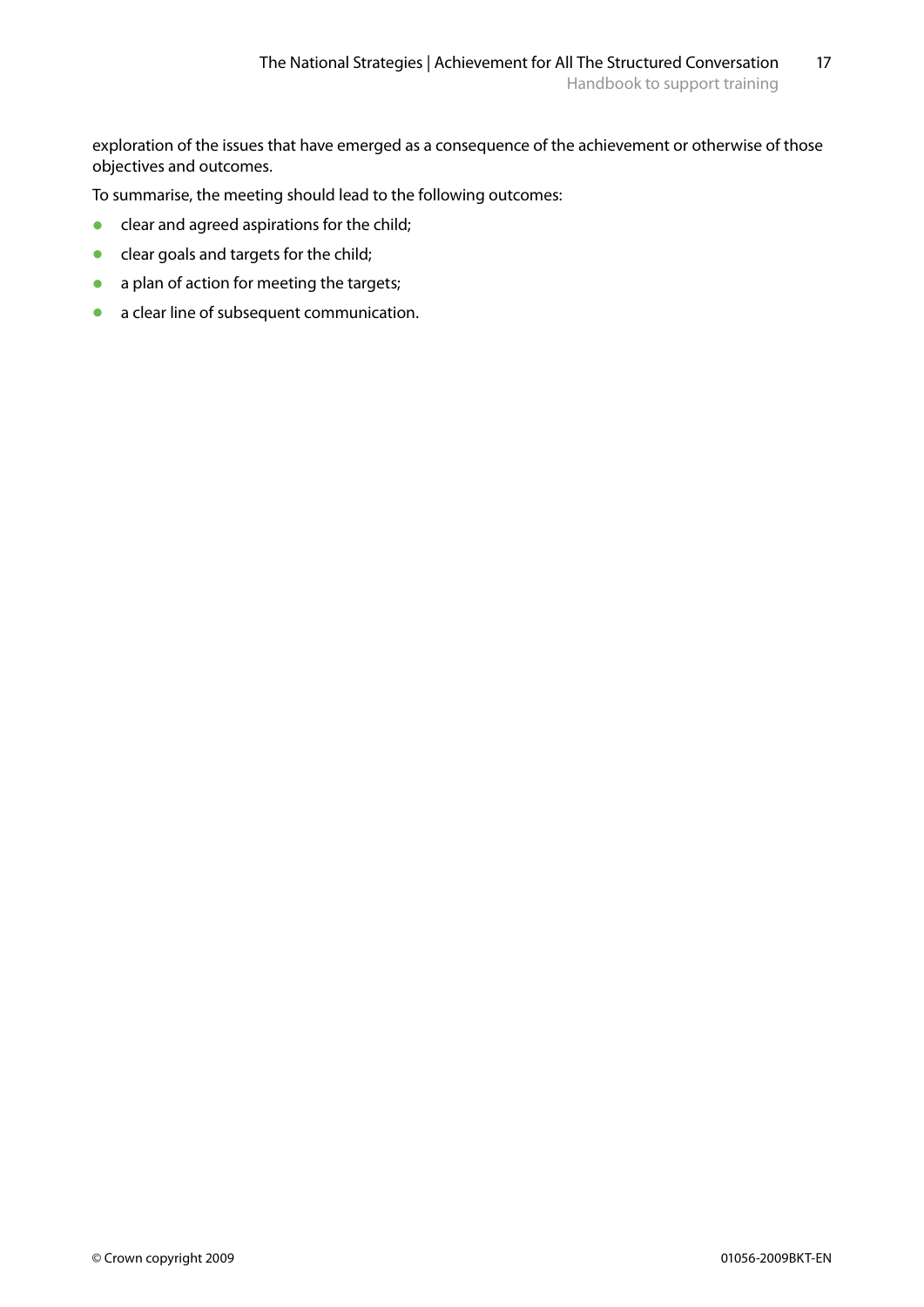# Part 2: Guidance for course leaders

## **Introduction**

This section provides comprehensive information and resources to run a one day training course in the structured conversation. The timetable suggests a breakdown of the day into a number of different activities, each timed to ensure that the material will be covered at an appropriate pace.

The notes from Part 1 will provide background knowledge and information to support each exercise. It is anticipated that all trainers using this material will have themselves completed at least a one day course in the structured conversation.

The course is practical and as well as the skills of conducting the conversation, it deals with some issues that are likely to arise such as confidentiality, strong feelings and challenge.

The accompanying DVD can be introduced as an extract from an interview to practise using a variation of the checklist. Stress that it's not an ideal or model interview.

## **Materials needed**

### **Checklist of materials for each course**

- **•**  Copies of the agenda
- **•** Checklist for analysing interviews for observing the DVD
- **•**  DVD: *The Conversation*
- **•**  DVD: *A Parent's Story* (from Achievement for All Leadership Conferences)
- **•**  Flipcharts
- **•** Sticky notes
- **•**  Marker pens
- Data projector and Strand 2 PowerPoint presentation

### **List of training exercises (see Part 3: Resources)**

- **•** Exercise 1: Giving and receiving feedback
- **•**  Exercise 2: Non-verbal communication
- **•**  Exercise 3: Paraphrasing (1)
- **•** Exercise 4: Paraphrasing (2)
- **•** Exercise 5: Summarising and choice points
- **•** Exercise 6: Using questions
- **Exercise 7: Setting goals and targets**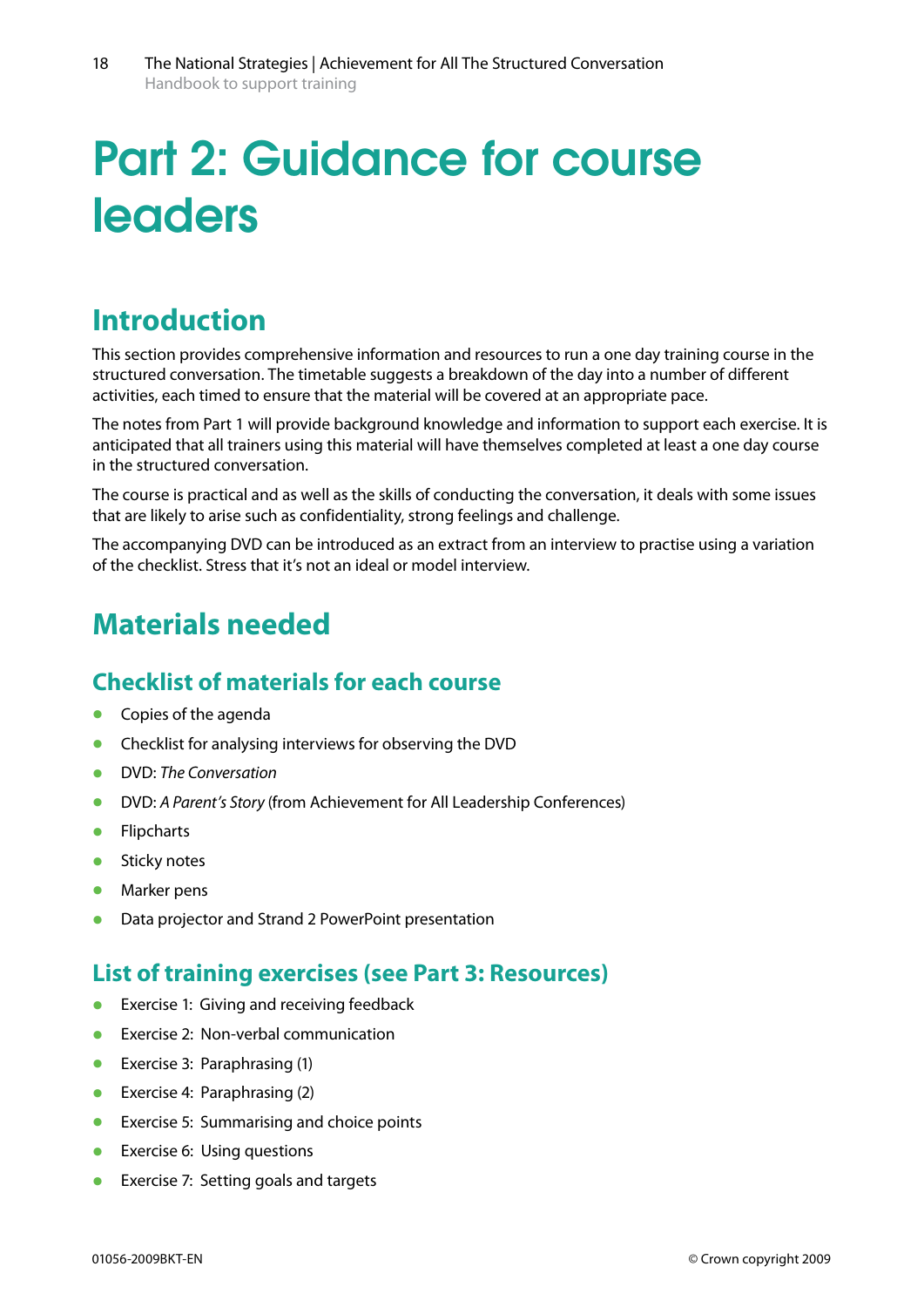### **List of handouts (see Part 3: Resources)**

- **•**  Handout 1: Setting up triads and small groups
- **•** Handout 2: Observing the structured conversation
- **•**  Handout 3: Personality type
- **•**  Handout 4: Goal setting with hard to reach parents
- **•**  Handout 5: A model record and action plan
- **•** Handout 6: Checklist for reflecting on the structured conversation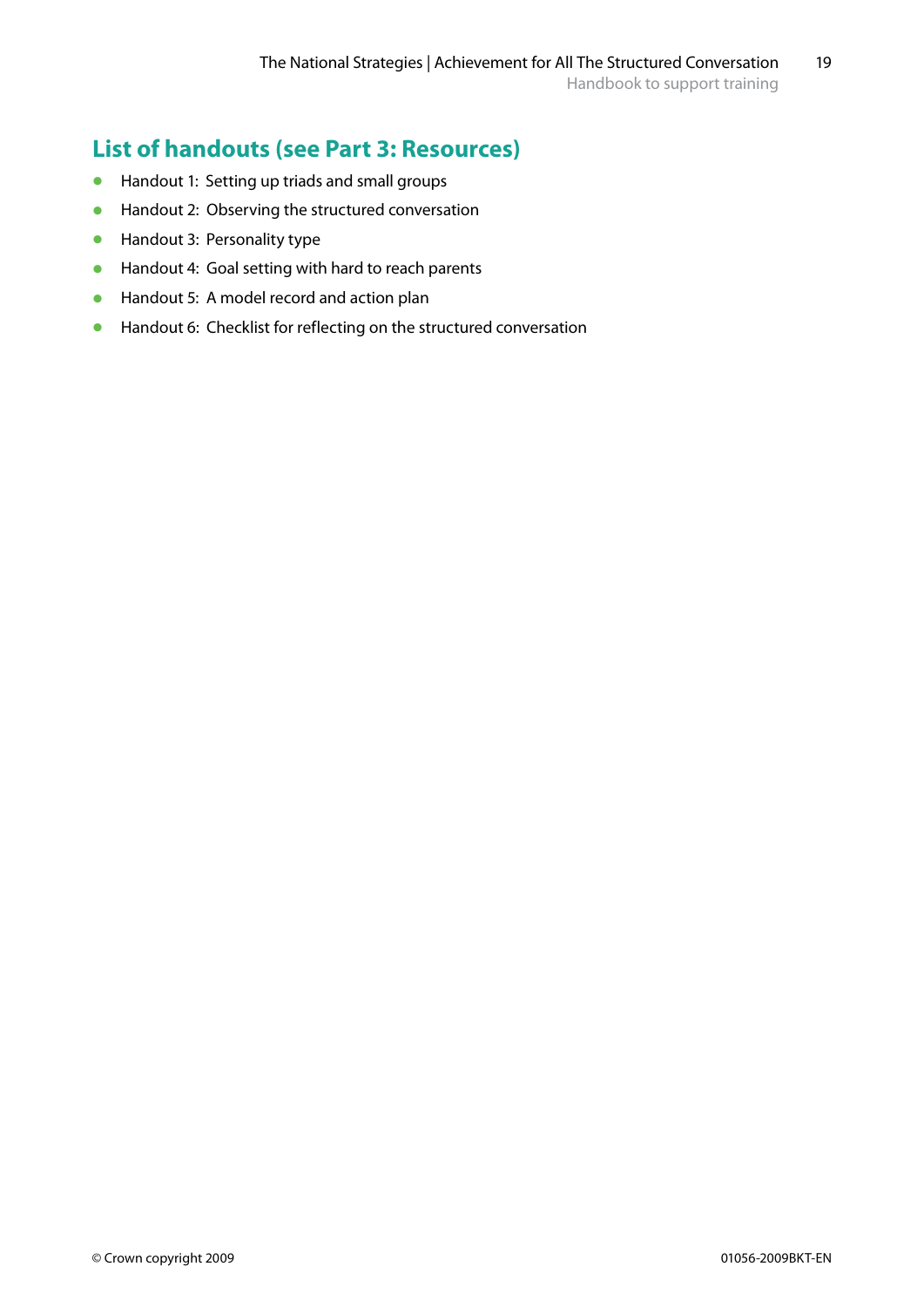# **Model agenda and notes for one day training course**

#### **09.00 Arrive and coffee**

#### **09.15 Introduction (slide 1)**

Introduce yourself and ask participants to introduce themselves by name, role and school.

#### **09.20 Aims of the day (slide 2)**

Go through the aims of the day.

#### **09:25 Overview of Achievement for All (slides 3 to 9)**

Explain to participants:

- **•** What is Achievement for All?
- **•**  What are the aims?
- **What are the three strands?**
- **•**  What is the structured conversation?
- **•** Why do we need the structured conversation?
- **•**  Aims, benefits and difficulties of the structured conversation.

(See page 4 of this guidance or pages 3 to 6 of *Achievement for All: Guidance for Schools* for further details.)

Explain the conclusions of the Lamb Enquiry (the failure of young people with SEND to keep pace with peers; the need to engage parents and carers in their child's education).

#### **10:00 Ground rules of the day (slide 10)**

Ask participants what their expectations are of the day and what skills they would like to leave with. Record these on the flipchart. Do not record expectations that are outside the realms of the course.

Go through the key points:

- **•**  participate
- **be** genuine
- **be** open
- be constructive.

Explain that in order for participants to learn the skills of the structured conversation, it is not useful or instructive to employ methods of role-play. Participants should therefore be prepared to discuss genuine issues at an appropriate level in order to provide material for all to practise with, for example:

- my journey here this morning;
- **•** what I most regret not doing at school (as a pupil);
- what I would like to be doing in five years' time;
- **•** the pupil I find most difficult to teach;
- **•** my worst lesson as a teacher.

#### **10:10 Negotiating a contract or agreement (slide 11)**

Explain that the purpose of the verbal contract or agreement is to clearly define the nature of the structured conversation. Chart the principal elements of the contract: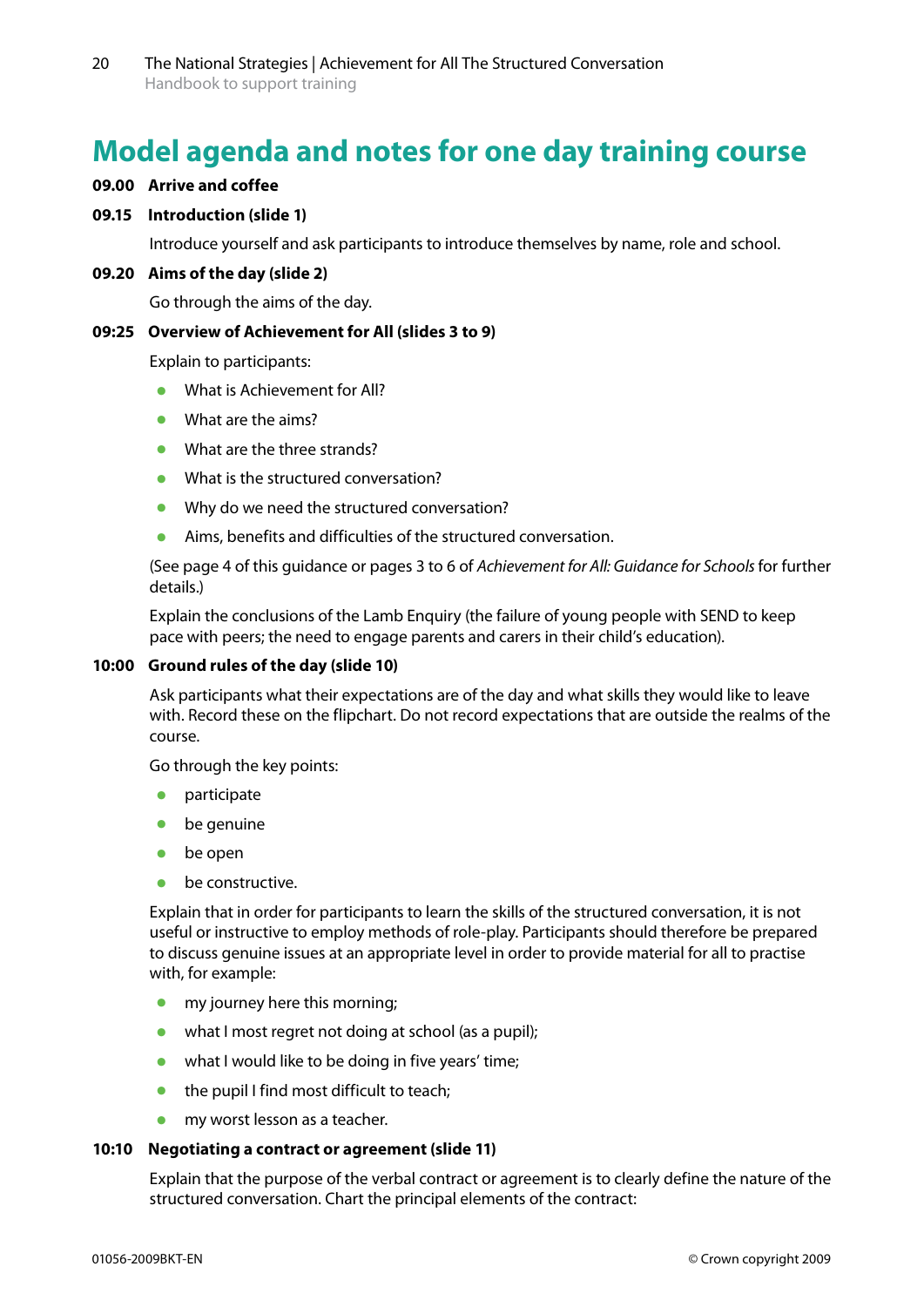- **•**  aims of the conversation;
- **•** time available:
- **•** number of meetings:
- **•**  confidentiality.

Discuss the advantages of negotiating a contract:

- **•** the idea of a structured conversation may become less mysterious and threatening;
- **•** the ground is cleared;
- **•** a purposeful tone is set:
- **•** if agreement is genuine both people are more likely to take part wholeheartedly;
- **if you do not reach sufficient agreement, at least some time is saved.**

#### **10.20 Giving and receiving feedback (slides 12 and 13)**

#### **Exercise 1 (15 minutes)**

Materials: Exercise 1: Giving and receiving feedback; Handout 1: Setting up triads and small groups, flipchart and pen.

Activity: Explain that one of the principal learning processes in the course will be feedback by group members given by observers as part of a triad (see Handout 1).

It is important that feedback is given constructively and tentatively – but not timidly. Use the material in Exercise 1 to inform and stimulate discussion.

Ask the question: *'Why is negative feedback more likely to be remembered?'* Record answers and discuss.

#### **10:35 The framework for the structured conversation (slide 14)**

Show the four stage diagram on slide 14. Explain that the framework is a guide to the direction the conversation should take; opening out as issues are explored, narrowing to a point of focus on key issues and widening as parent and teacher endeavour to find solutions to those issues.

Explain that there are key skills linked to each of the four stages and these will be explored in turn.

#### **10:40 Stage 1: Exploring (slides 15 to 17)**

#### **Attending and non-verbal communication**

#### **Exercise 2 (15 minutes)**

Materials: Exercise 2: Non-verbal communication; flipchart and pen.

Activity: Work through Exercise 2.

#### **10:55 Demonstration of the structured conversation (25 minutes)**

Materials: DVD: *The Conversation*; Handout 2: Observing the structured conversation; flipchart and pen.

Activity: View DVD: *The Conversation* Part 1. Ask participants to complete the first section of Handout 2 and provide feedback.

View Part 2 of the DVD. Ask participants to complete the second section of Handout 2 and provide feedback.

Discuss main points that participants have observed, for example non-verbal signals; examples of where the two meetings differed and why that was. Ask: *'How was the teacher different in Part 2 of the DVD and what difference did that make?'*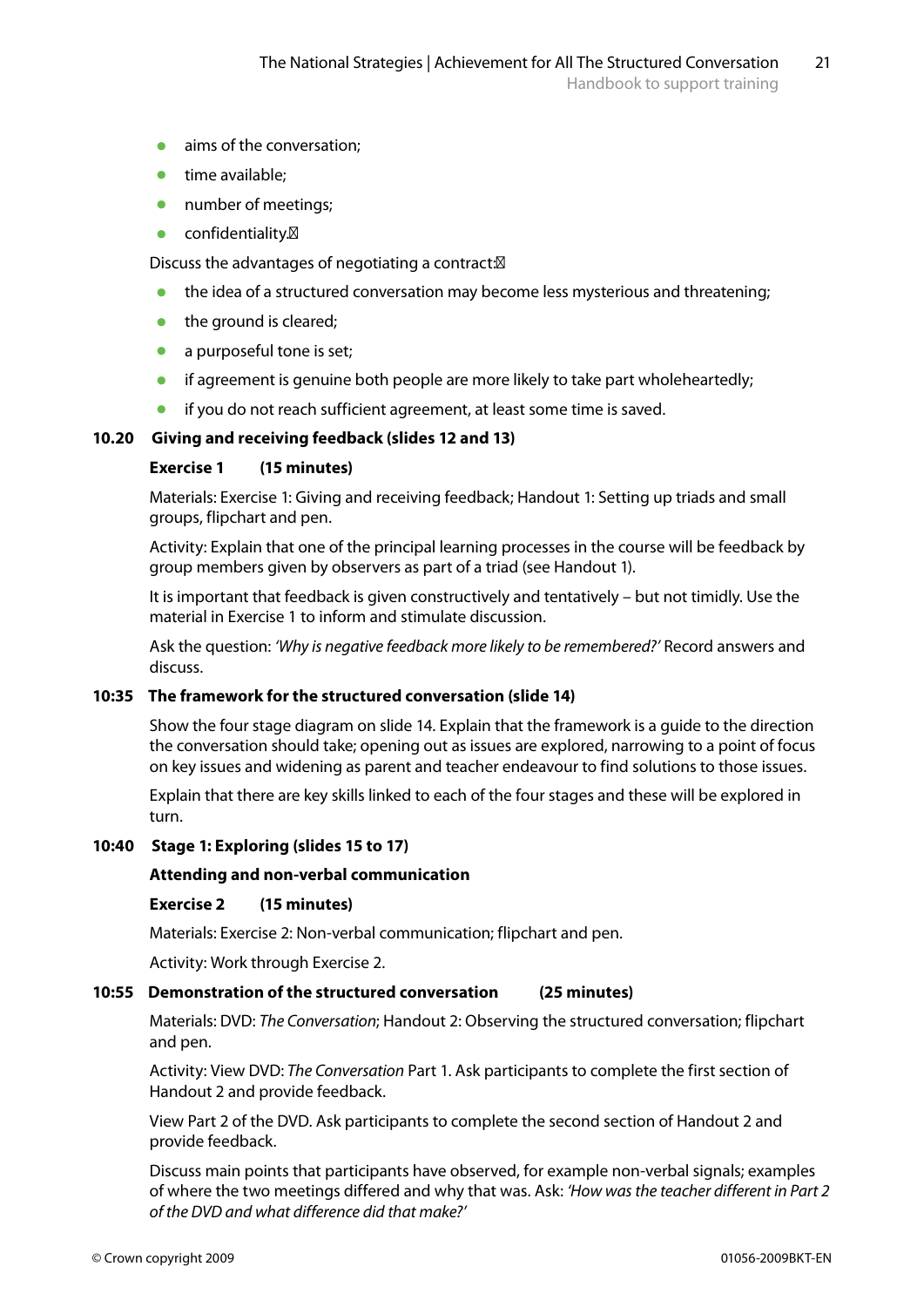#### **11:20 Coffee**

#### **11:45 Paraphrasing (slides 18 to 20)**

#### **Exercises 3 and 4 (45 minutes)**

Materials: pp12–13 of the handbook; flipchart and pen; DVD.

Activity: Reiterate what a paraphrase is, and what is its impact. If necessary repeat the final two minutes of the DVD. Work through the two exercises. The flipchart discussion is important and should be used to bring out key learning points. Remember that non-verbal communication remains important even when listening. Try to elicit examples of what observers felt were really effective paraphrases.

#### **12:30 Stage 2: Focusing (slides 21 and 22)**

#### **Summarising (slides 23 to 25)**

#### **Exercise 5 (30 minutes)**

Materials: Exercise 5: Summarising and choice points; flipchart and pen; DVD.

Activity: Work through Exercise 5.

#### **13:00 Lunch**

#### **13:45 Use of questions (slides 26 to 28)**

#### **Exercise 6 (30 minutes)**

Materials: page 15 of the handbook; Exercise 6: Using questions; flipchart and pen.

Activity: Work through Exercise 6.

#### **14.15 Stage 3: Planning (slides 29 and 30)**

#### **Setting goals and targets (slides 31 to 36)**

#### **Exercise 7 (30 minutes)**

Materials: Handout 4: Goal setting with hard to reach parents; Handout 5: A model record and action plan; Exercise 7: Setting goals and targets.

Activity: Carry out Exercise 7.

Explain the use of Handout 5 as a model for recording outcomes of the structured conversation. Ask participants to discuss how they could use the form in their own school context.

#### **14:45 Stage 4: Reviewing (slides 37 to 39)**

Review the key points:

- **•** summary of areas discussed, important issues, goals and plans put in place;
- **•** summary should be concise, in writing, understood by parent and colleagues;
- **•** invite parents to check their understanding;
- **•** sets clear line of future communication.

#### **14:55 Reflecting on the conversation (slide 40)**

Explain the importance of taking time after the conversation to reflect on how it went.

Activity: Show Handout 6: Checklist for reflecting on the structured conversation.

#### **15:00 Coffee and time for participants to consider questions about next steps**

#### **15:15 Feedback on questions and issues**

Provide participants with the opportunity to discuss any issues they have or questions around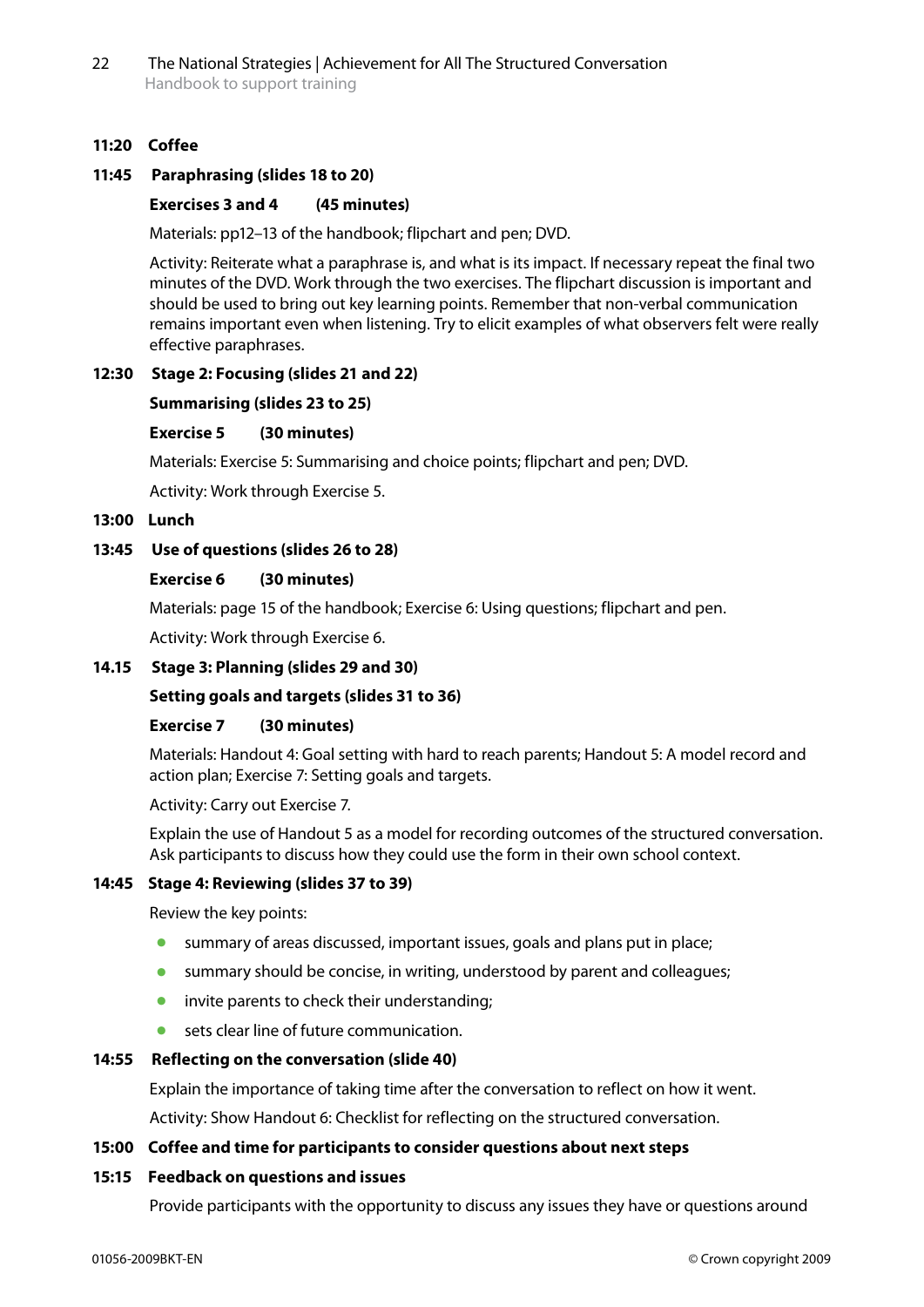holding the structured conversations in their school or cascading training to other colleagues.

#### **15:45 Show DVD:** *A Parent's Story* (from Achievement for All Leadership Conferences)

#### **15:50 Closing discussion and evaluation**

Return to the recorded expectations of the day and ask: *'Have objectives and expectations been met?* 

Ask participants to complete the evaluation form.

#### **16.00 End**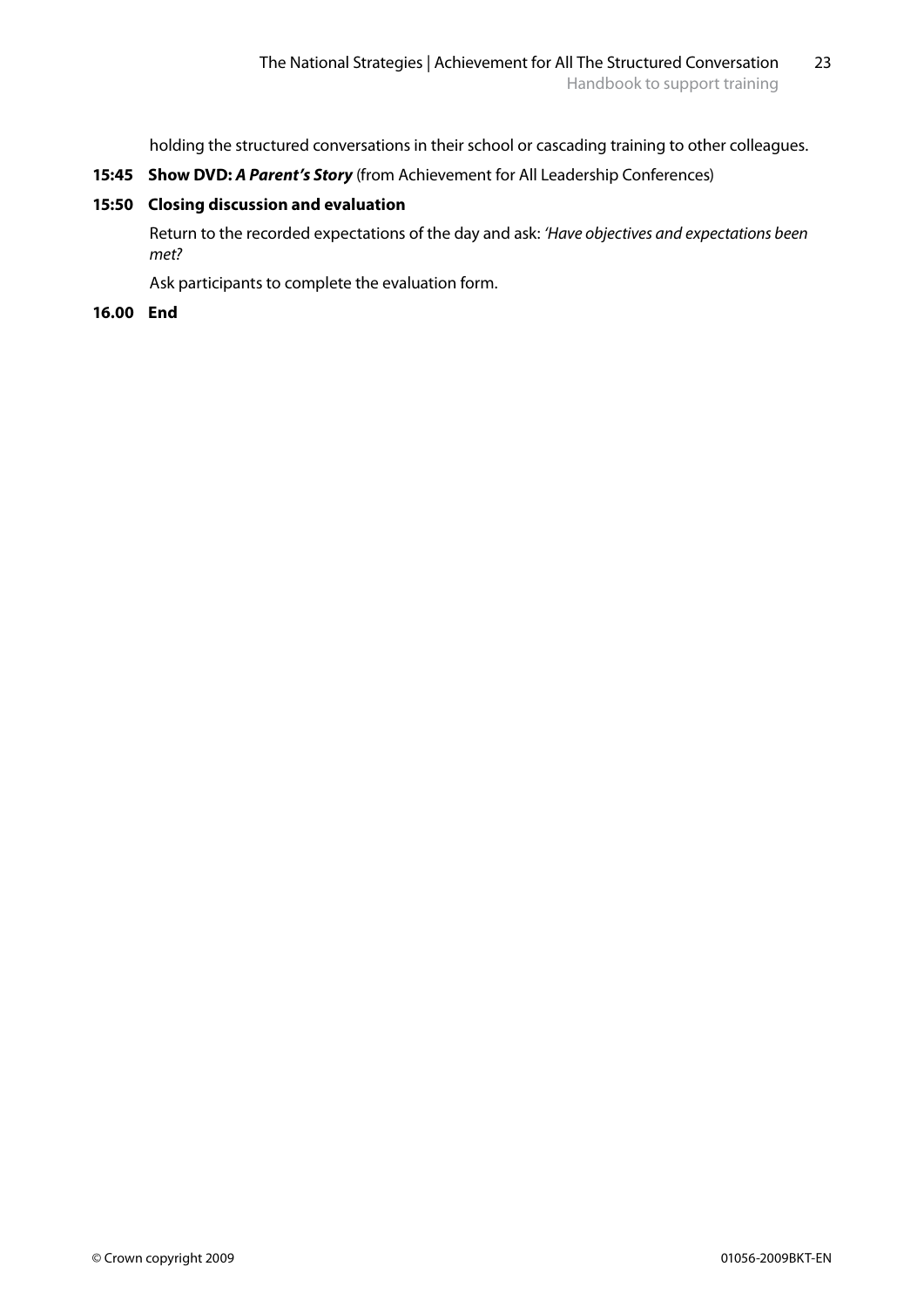# Part 3: Resources

## **Exercise 1: Giving and receiving feedback**

This is a group discussion. The course leader explains the principles of feedback and why it is important in the context of this training group.

In order to derive benefit from the course, it is essential that participants learn how to give constructive feedback. This is a useful skill outside of the course – particularly when working with young people who may lack self-confidence.

Useful feedback (to yourself or others) is usually:

- **•** clear, brief and specific, as in the skill of giving information;
- **•** constructively critical what the person might do differently rather than what you think they did wrong;
- balanced positive as well as constructively critical;
- expressed as your opinion, not as an absolute truth you may be wrong.

A 'sandwich' structure is sometimes recommended but some people find it too contrived. It is:

- **1.** Positive aspect(s)
- **2.** Constructive criticism(s)
- **3.** Another positive aspect.

Receiving feedback (from yourself or others) can of course be threatening and demoralising, even when the feedback is given skilfully. The following strategies may help:

- **•** Try to see the feedback as potentially useful.
- **•** Separate what is said from your reaction to it (this can be very difficult!).
- **•** Consider asking for clarification, examples, detail, but with a spirit of open-minded enquiry rather than defensively or accusingly.
- **•** Consider checking your understanding.
- **•** Notice if you have a tendency to dismiss positive feedback.

Question: *'Why are people more likely to recall negative than positive feedback?'* 

Record the responses from the group on a flipchart.

Other points for discussion.

- **•** Feedback from an observer is an observer's opinion not fact.
- **•**  People giving feedback should own it. All feedback begins with an 'I' as in *'I think…'* or *'I wonder...'*
- The speaker's feedback on how they experienced the conversation is never in doubt.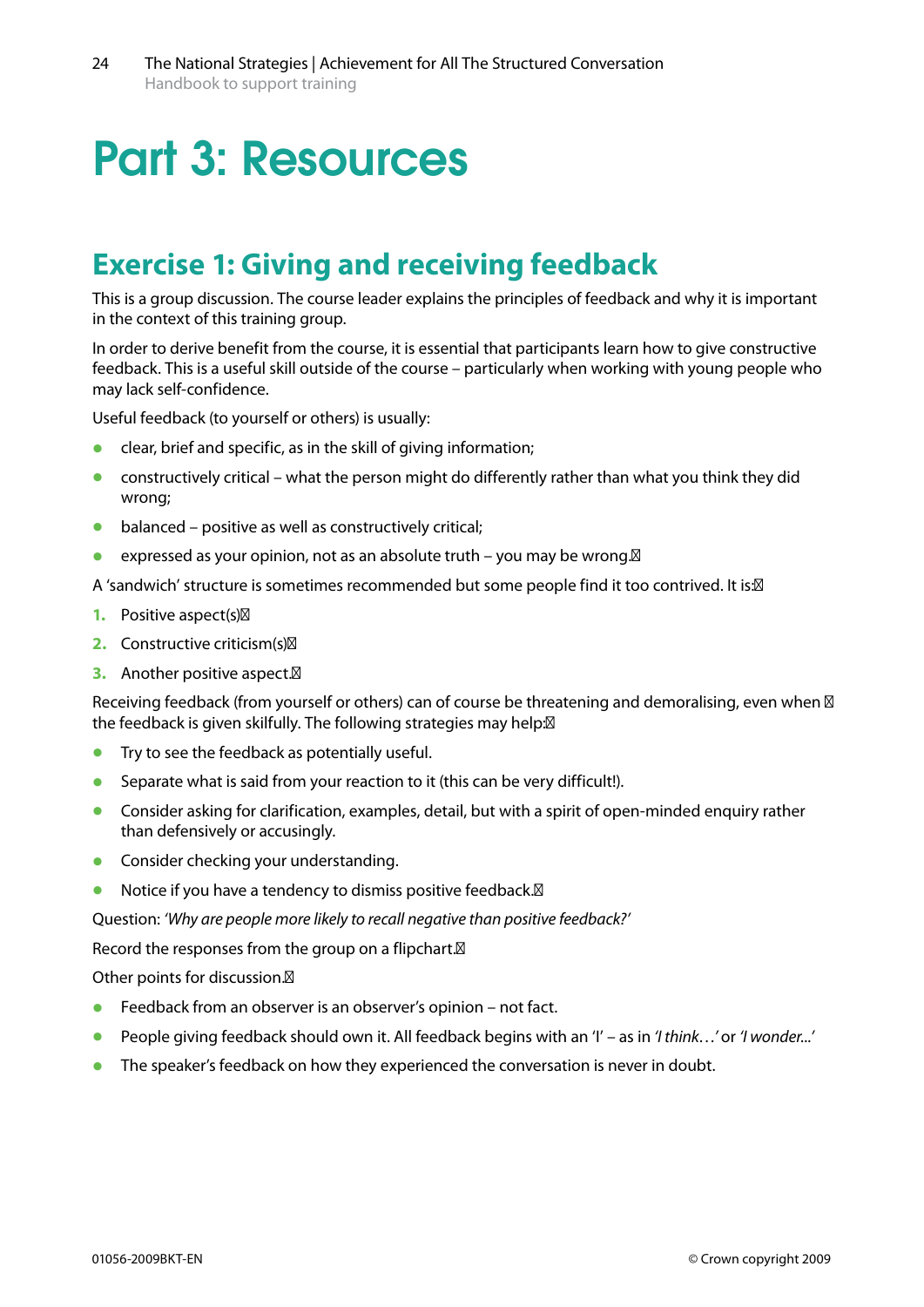# **Exercise 2: Non-verbal communication**

Establish a triad of Listener, Speaker and Observer (the group can be established by allocating each course participant one of three letters A, B, and C; where A is the Listener, B is the Speaker and C is the Observer).

The three people should find a space that allows them to be seated as a group with sufficient space apart from other groups to allow reasonable privacy at a conversational volume.

Ask A (Listener) to talk about a *low level* issue for two minutes (suitable topics include: my journey this morning; why I chose the clothes I am wearing; my favourite radio station).

It is important the topic chosen is *low level*, for example not important or consequential to the Speaker.

Ask B (Speaker) to demonstrate clearly that she or he is paying no attention to what A is saying. This should be done, however, without leaving her or his seat.

Ask C (Observer) to note everything B does in order to not pay attention. It is likely that this will include: closed body language (folded arms, crossed legs, head turned away), lack of eye contact, distracting activity such as note taking, fiddling with pens, papers, etc., doodling, humming, musing out loud.

After two minutes stop the exercise and invite participants to exchange roles: B to speak, C to listen, etc.

After two minutes stop the exercise and take feedback from participants. Ask Observers what was done by the Listener to convey lack of attention (Attending) and note this list on a flipchart.

Ask what impact this lack of attention had on the Speaker. It is likely that feedback will indicate how difficult continued speech is when there is no apparent interest being shown by the listener. Speakers will often say they began to dry up; that they felt frustration and even anger and that they sought to say more outrageous things in order to gain the listener's attention.

From the flipchart notes draw out the opposite non-verbal actions, for example no eye contact – conclude that eye contact helps communication; folded arms – conclude that open posture avoids a physical barrier.

Note: *This is an intentionally light-hearted exercise, intended to break the ice of a group that will probably not be familiar to participants, while demonstrating the fundamental importance of non-verbal signals in effective communication.*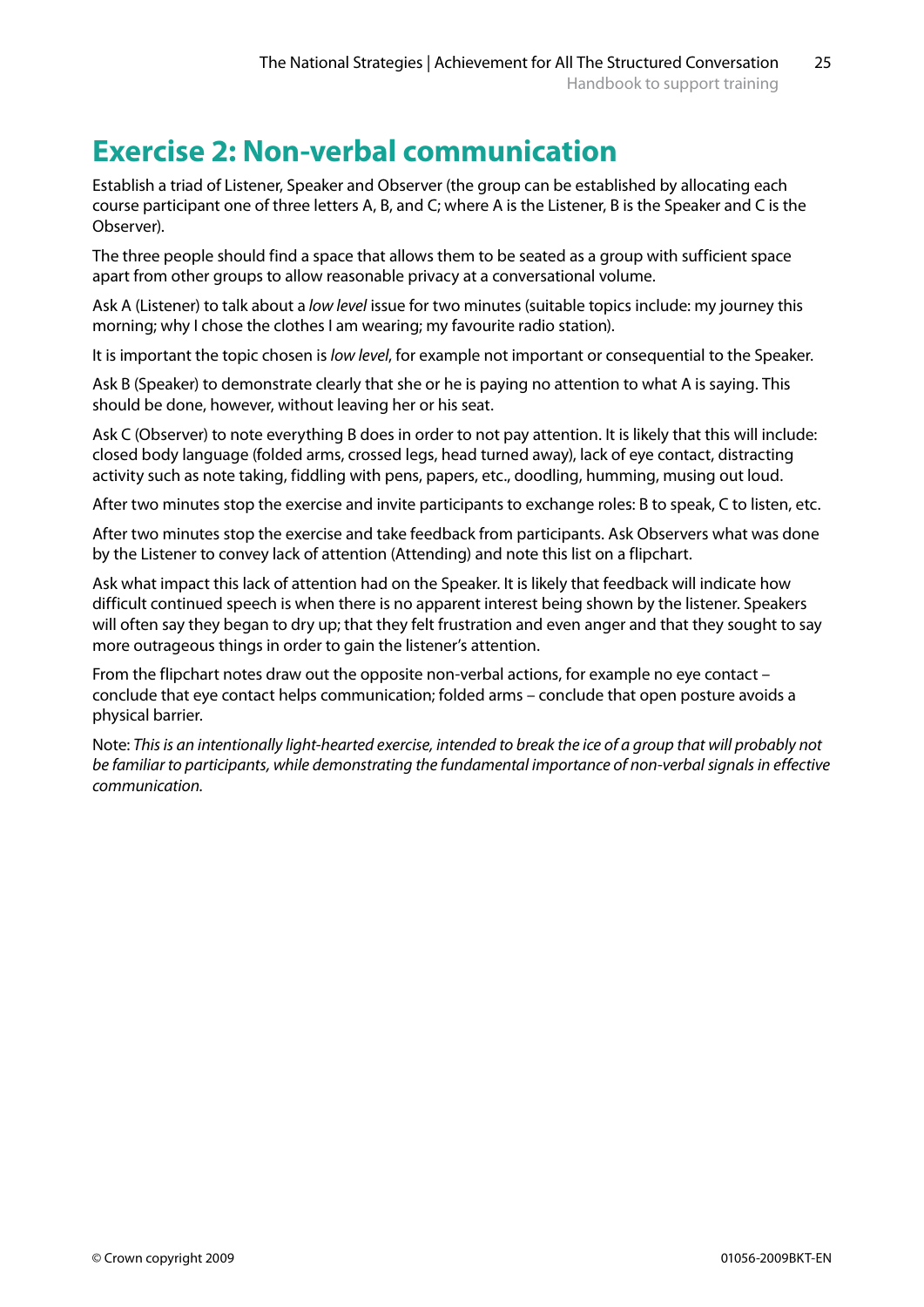# **Exercise 3: Paraphrasing (1)**

The course leader uses the framework diagram to show where the participants are in the structured conversation.

In triads:

- **•**  A talks for two minutes on a given subject, for example: *'My most embarrassing moment,'* or *'What I would like to be doing in five years' time.'*
- **•**  B listens, nodding and closely attending using non-verbal communication nodding, leaning forward a little, and good eye contact. At the end of two minutes, B attempts to paraphrase what A has said in one or two sentences.
- **•** C feeds back on what was effective in the paraphrase and non-verbal communication.
- **•**  A feeds back on what was effective in the paraphrase.
- **•** B summarises what went well and less well.

The roles are exchanged until all three have undertaken each role.

The trainer uses the flipchart to record observer comments on what helped to move the conversation forward or otherwise.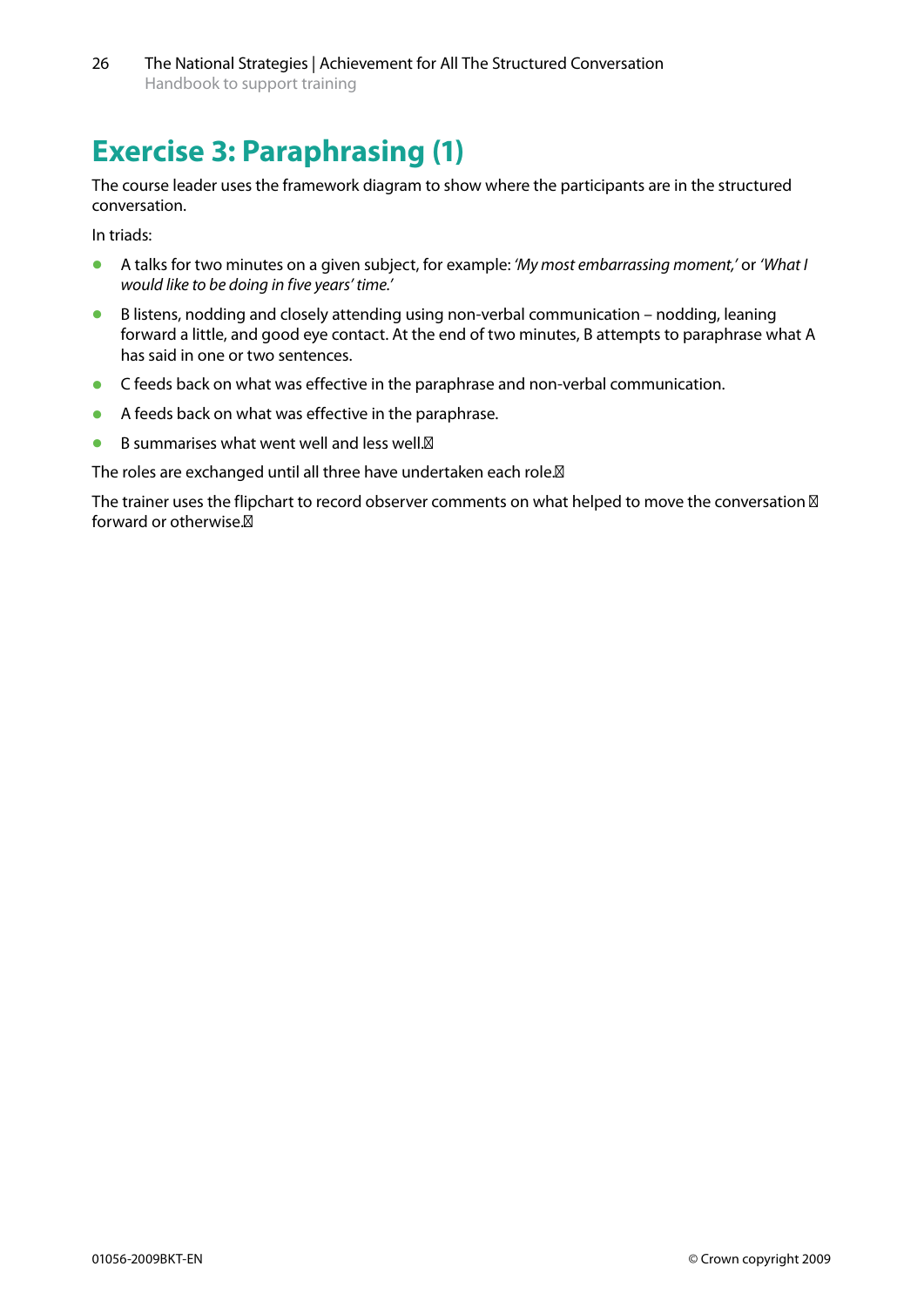# **Exercise 4: Paraphrasing (2)**

As in the previous exercise, establish triads.

Introduce the topic of *'The book (or film) that has had most influence on me.'* 

Ask each member of the triad to speak, listen and observe in turn for 3–5 minutes each. Observer keeps time.

During this period, the Listener should attempt to paraphrase three or four times; maintaining a conversational rhythm as far as possible – i.e. avoid long silences or long periods in which the Speaker speaks uninterruptedly.

At the end of each conversation:

- **•** whoever is Observer feeds back to the Listener;
- **•** the Speaker feeds back to the Listener; and
- **•** the Listener summarises the positive feedback and identifies what could be done better.

The trainer uses flipchart to summarise Observer feedback.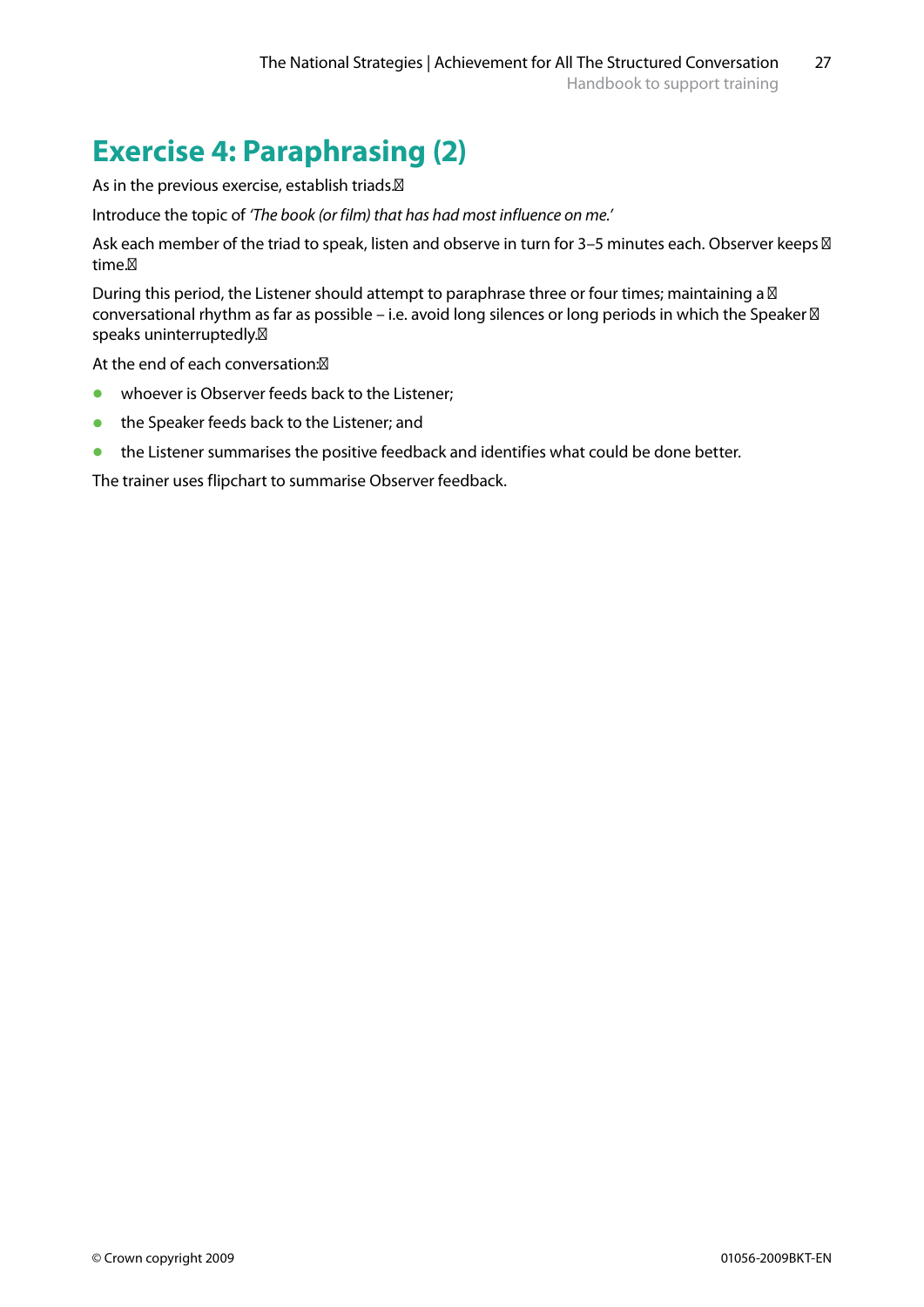# **Exercise 5: Summarising and choice points**

The course leader uses the framework diagram to show where the participants are in the structured conversation.

As before in triads:

- **•**  A is asked to talk about an aspect of his/her life that they wish (participants should be reminded to select a topic that is sufficiently low-level not to cause either them or the interviewer distress if the interview is handled badly – as it may be. Remember, this is training).
- **•** B listens carefully, both attending and paraphrasing at regular intervals. At some stage probably after no more than 5–7 minutes, B should summarise what has been said, trying to identify clearly each issue that A has introduced; so that the summary may sound like: *'You have talked about the influence your aunt had in your choice to become a teacher, and you have mentioned the fact that you didn't enjoy school yourself driving you to try and teach better than the teachers you had. Also, I think you discovered at university how much you enjoyed drama and performance, and the links you saw with class teaching. I wonder which of these had the most impact on your decision to teach.'*
- A continues to speak for another minute or so.
- **•**  C gives feedback to B, carefully noting the impact of paraphrase, summary and choice point.
- **•**  A also gives B feedback on what helped and hindered the development of their thinking.

General discussion: The course leader explains the value of summary and choice point in helping the Speaker become concrete in what they see as important.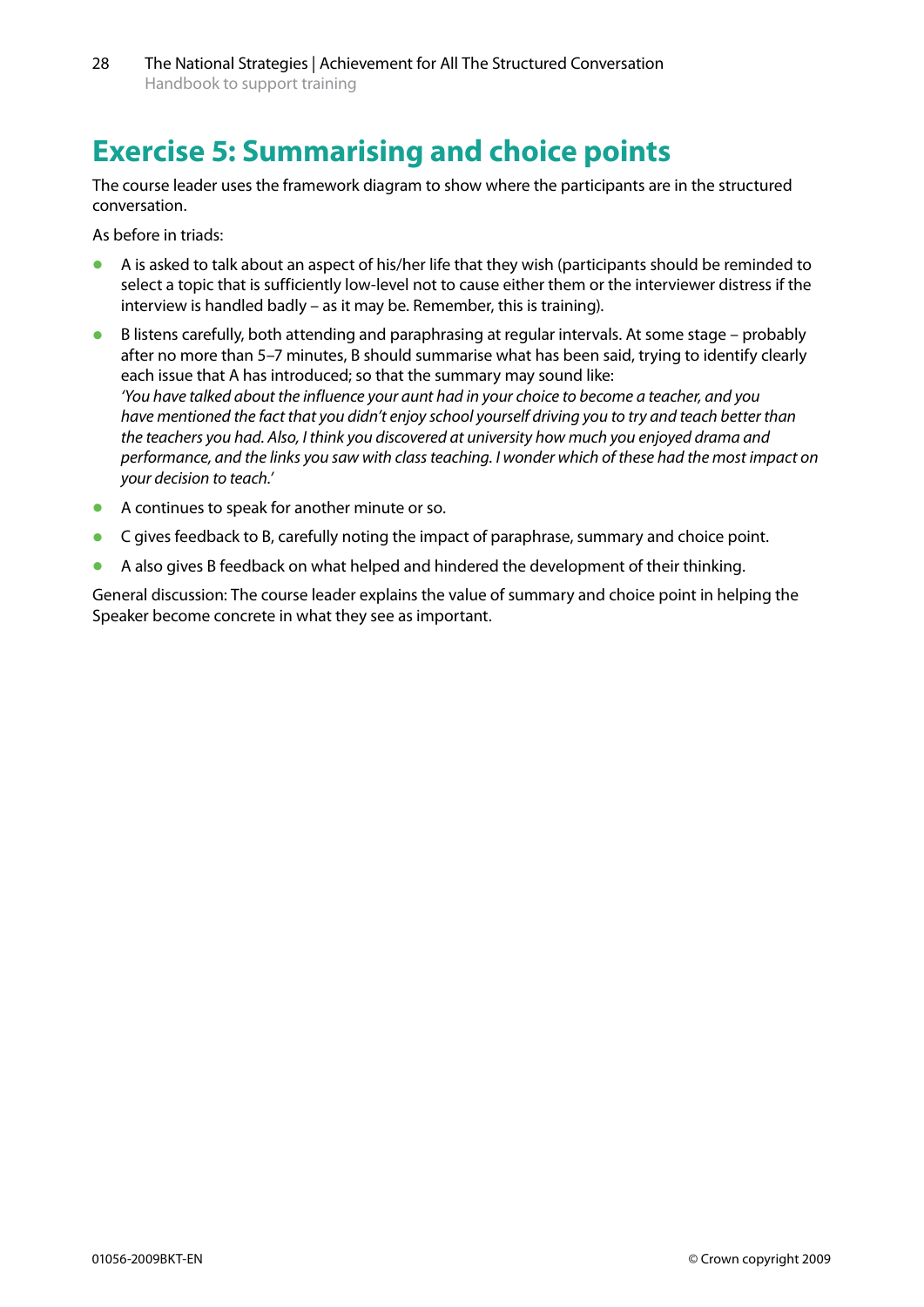# **Exercise 6: Using questions**

Discuss with the group the value of questions. Attempt to bring out the fact that questions have uses, for example they:

- **establish facts:**
- **•**  elicit information;
- **•** clarify misconceptions.

But they also have limitations, for example they:

- often say more about the questioner's interests and thoughts;
- **•** can divert the speaker from a path that is more useful;
- **•** can close down conversation;
- **if overused, can turn conversation into interrogation.**

Chart course participants' experience of using questions and being questioned.

### **The Miracle Question**

One question that is sometimes useful in focusing the parent is known as the Miracle Question:

*'If a miracle occurred overnight as you slept, and when you woke in the morning you knew that the problem you had worried about was solved and everything was all right, how would you know? What would you see different?'* 

Explain that this question may be re-framed as simply: *'And how would things be different?'* 

In triads, ask participants to work through an interview on the subject of *'Running my own training session on the structured conversation'* to the point of summary and choice point, and then ask the Miracle Question.

This may look like this:

A: *'I think of all the things I talked about, I am most worried that I won't have enough background knowledge to respond to some of the trainees' questions.'* 

B: *'And suppose that overnight that worry disappeared. When you woke up, how would things be different?'* 

A: *'Well, I would feel confident about the course. I would know more about paraphrasing and the general skills. I wouldn't feel frightened of being found out... of being a fraud.'*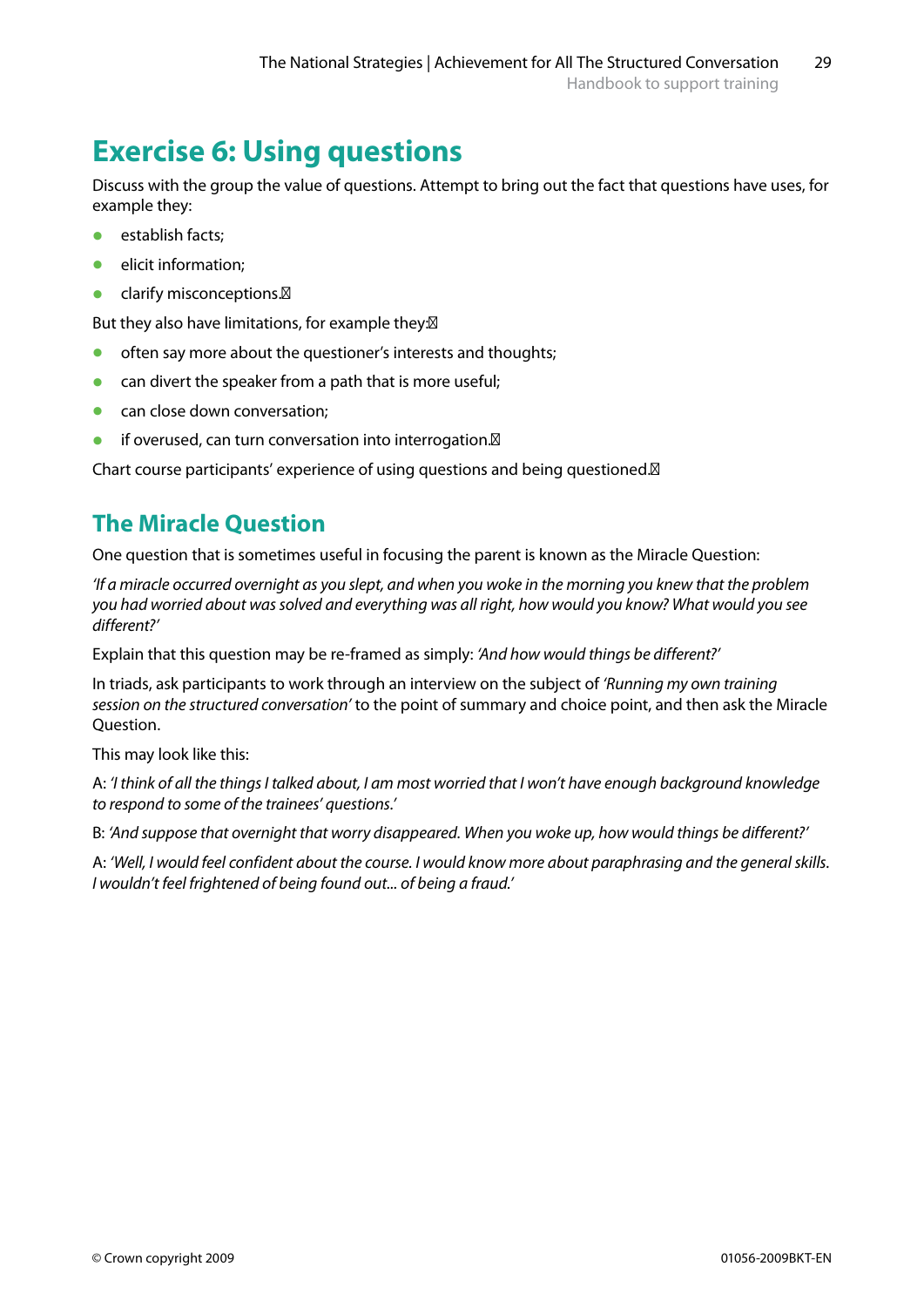# **Exercise 7: Setting goals and targets**

In triads or possibly in pairs if that seems more suitable to the group:

A relates to B an area in which they would like to achieve. C observes.

Examples might include:

- **•** lose some weight;
- develop a better work-life balance;
- learn a new skill.

B summarises what A has said and invites him to list the reasons why he would like to achieve this goal. At the end of the conversation, change roles.

For example:

A: *'I feel quite heavy some days; not just in my body but in my brain. I remember when I was younger and used to exercise a lot – well, a lot more – I also felt more quick witted. Also, I just want to feel more attractive, youthful, I suppose.'* 

B: *'So your goal isn't just losing weight. It's really about regaining some youth and also some capacity you feel you have lost?'* 

Having helped A redefine the goal, it becomes clear that losing weight is more of a milestone along the way to achieving something slightly more complex.

B: *'What do you see as the obstacles to losing weight?'* 

A: *'I work long hours and I am really tired when I get home. At weekends I am always taking the kids to clubs and shopping and things and there never seems time for anything else.'* 

B: *'You put a lot into life, but it sometimes feels you don't get much out for yourself?'* 

A: *'Once you have children eh!'* 

B: *'So you go to sleep tonight, and when you wake everything has miraculously improved. How would you know?' (Miracle Question)* 

A: *'Well, I'm home, I've been jogging, and the clock says 5.00 pm. The fridge is full. I'm wearing a suit I haven't been able to get into for two years and I've done the Times crossword in five minutes.'* 

B: *'If we were writing down milestones to your goal, which of these do you think is most attainable?'* 

A: *'Work is just silly. I know I am sometimes there when I don't need to be, just because I don't delegate enough. I could get home by 5.00 pm at least two nights a week. And my wife is always saying that it would be cheaper to order shopping online and have it delivered – save all that driving to the supermarket.'* 

B: *'Let's make a note of the goal and the steps we have agreed you will take to achieve it, so that we can review progress at our next meeting.'*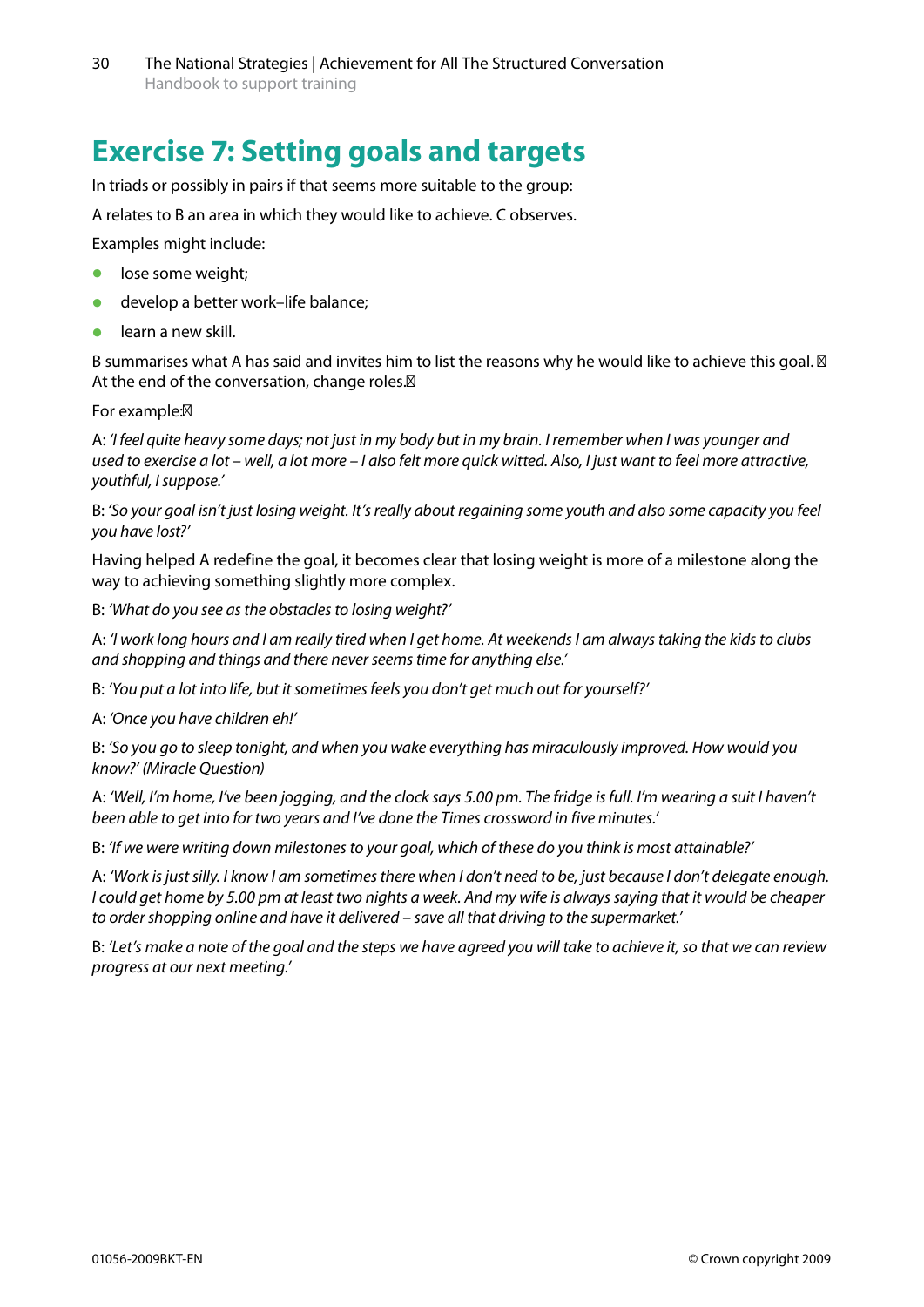# **Handout 1: Setting up triads and small groups**

The triad is the basic training group in this course.

A triad is a group of three people taking the roles of Speaker, Listener and an Observer. The aim is for the Listener to practise a skill with feedback from the Observer and Speaker. Imagine, say, a tennis or acting coach suggesting adjustments and the Listener trying them out, perhaps making several attempts. Then each person in the triad takes a different role until everyone has done all the roles. Each round is usually brief and focused on one or two interventions by the Listener.

Depending on the prior experience of the participants, some preparation for the role of the Speaker may be necessary, for example, suggest some possible topics for them to speak briefly – one to two minutes – about an incident at work, a problem with a relationship or a decision. It is important that at this stage the issues discussed are low-level and unlikely to cause distress either to Speaker or Listener.

A small group structure for more sustained practise of skills is outlined below. The group of five to eight people plus a tutor might meet for several two-hour sessions.

- A conversation for as long as is needed to give useful feedback.
- **•** A pause for the Observers, the Speaker and the Listener as well, to prepare some feedback.
- **•** The Observers, but not the tutor, gives feedback to the Listener.
- **•** The Speaker gives feedback to the Listener.
- **•** The tutor gives feedback to the Listener.
- **•** The Listener, who has been listening intently and not taking notes, summarises without comment the main points of the feedback.
- The Observers remind the Listener of any main points that have been missed (quite often these are positive points) or any perceived distortions.
- **•** Finally, the Listener gives their view of themselves in the conversation and there is a place for general discussion of conversational skills but not of the topic or the Speaker. The focus is firmly on practise of conversing.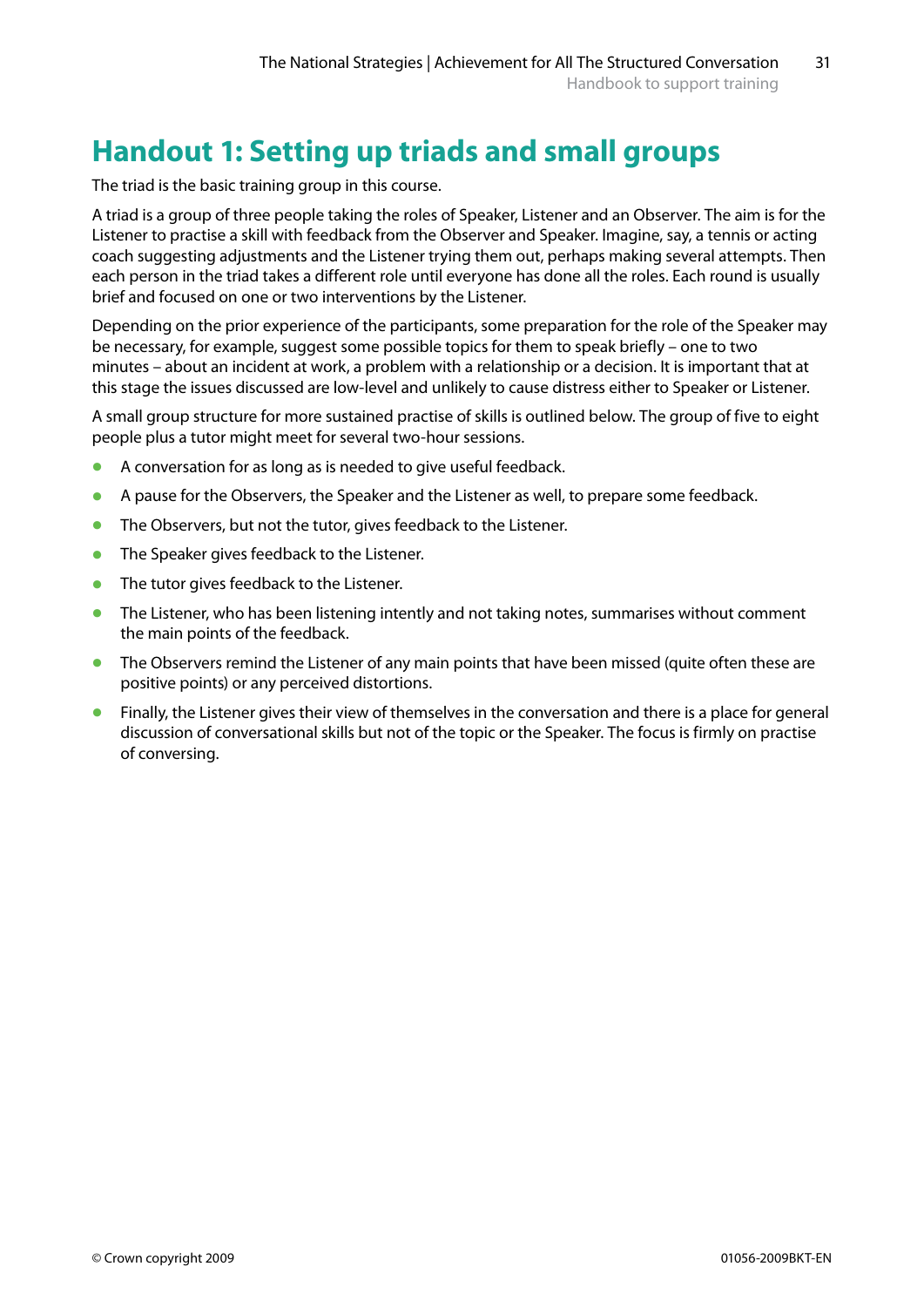# **Handout 2: Observing the structured conversation**

a) Watch Part 1 of the DVD: *The Conversation* 

- What seems to help the conversation move forward? (consider non-verbal and verbal language)
- What seems to hinder it? (consider non-verbal and verbal language)
- **•** How do you think the parent feels by the end of the conversation?
- **•** How do you think the teacher feels by the end of the conversation?
- **•**  What has changed for either the teacher or the parent?
- b) Watch Part 2 of the DVD: *The Conversation*
- What seems to help the conversation move forward? (consider non-verbal and verbal language)
- What seems to hinder it? (consider non-verbal and verbal language)
- **•** How do you think the parent feels by the end of the conversation?
- **•** How do you think the teacher feels by the end of the conversation?
- What has changed for either the teacher or the parent?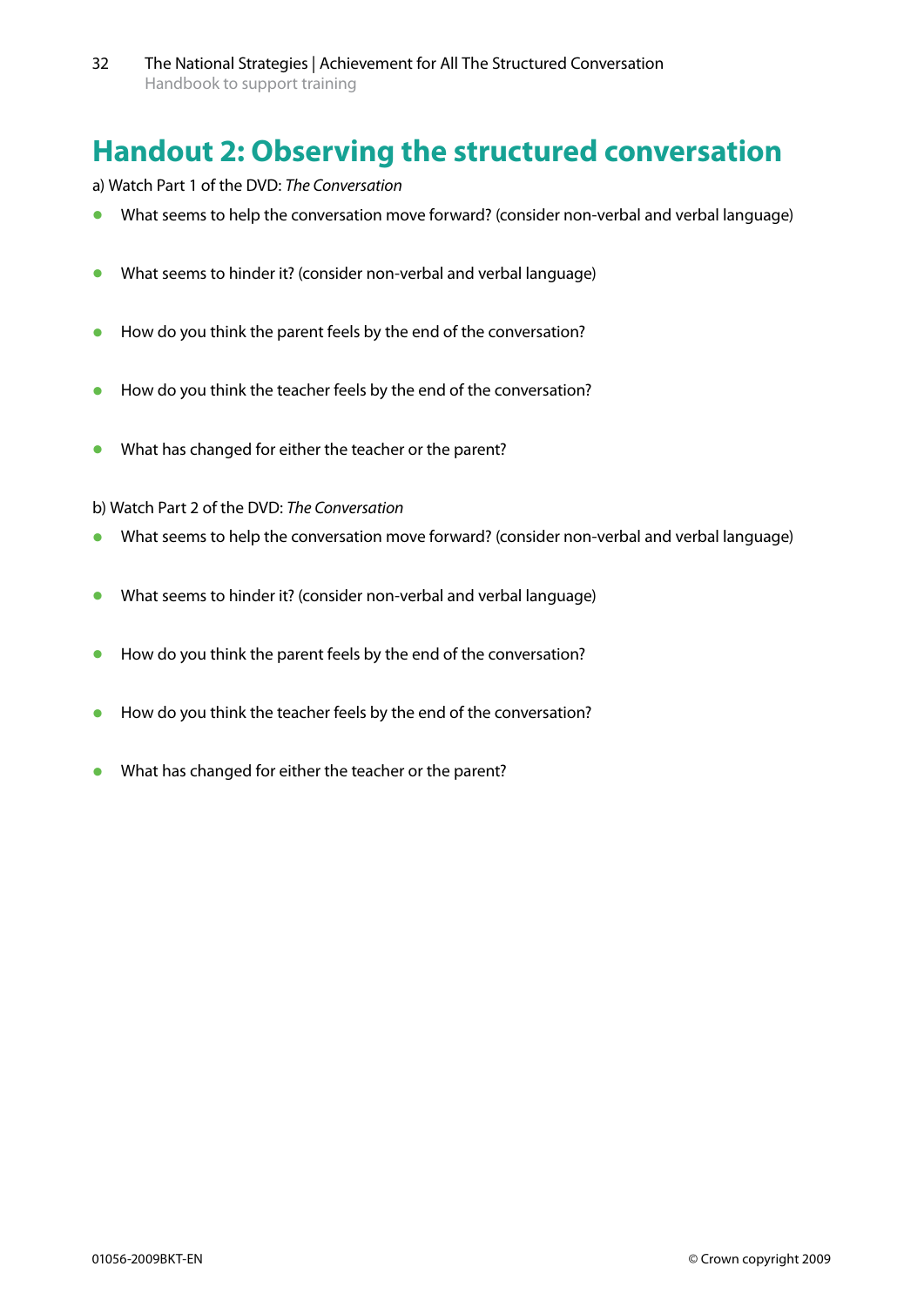# **Handout 3: Personality type**

Teachers can be unsettled by parents whose personalities are very different from their own. They may also misjudge such interviewees as ineffective, immature, difficult, or even suffering from personality disorder, when they are just different.

| More:                                         | Whereas others are more:                    |
|-----------------------------------------------|---------------------------------------------|
| Outgoing and active                           | Reflective and reserved                     |
| Practical and interested in facts and details | Interested in possibilities and an overview |
| Logical and reasoned                          | Agreeable and appreciative                  |
| Planning and coming to firm conclusions       | Easy-going and flexible                     |

One theory of the main differences in personality is that some people are:

These terms are deliberately chosen to be positive but most have negative variations, for example, 'on a different planet and flaky' for interested in possibilities, 'boring and plodding' for practical.

People with each of these preferences for behaving in certain (opposite) ways have strengths in some settings and careers and corresponding weaknesses in others. For example some teachers and parents are more energised by a flexible, free-wheeling interview or teaching session while others are more at ease with a highly-structured one.

Similarly, several forms of 'intelligence' have been proposed. For example Gardner's theory includes:

- **•**  Verbal-linguistic facility with words
- **•**  Logical-mathematical –facility with numbers
- **•**  Visual-spatial facility with visualising and manipulating images
- **•** Bodily-kinaesthetic facility with sport, dance etc.
- **•**  Musical sensitivity to sounds and rhythms
- **•** Interpersonal part of 'emotional intelligence', 'sensitivity to others', to others' emotions and needs
- **•** Intrapersonal also part of 'emotional intelligence', concerned with awareness of one's own emotions and needs
- Naturalistic sensitivity to nature.

This theory is controversial but the general underlying principle is that there are other ways of being 'intelligent' than the standard academic way, which is primarily linguistic and logical-mathematical.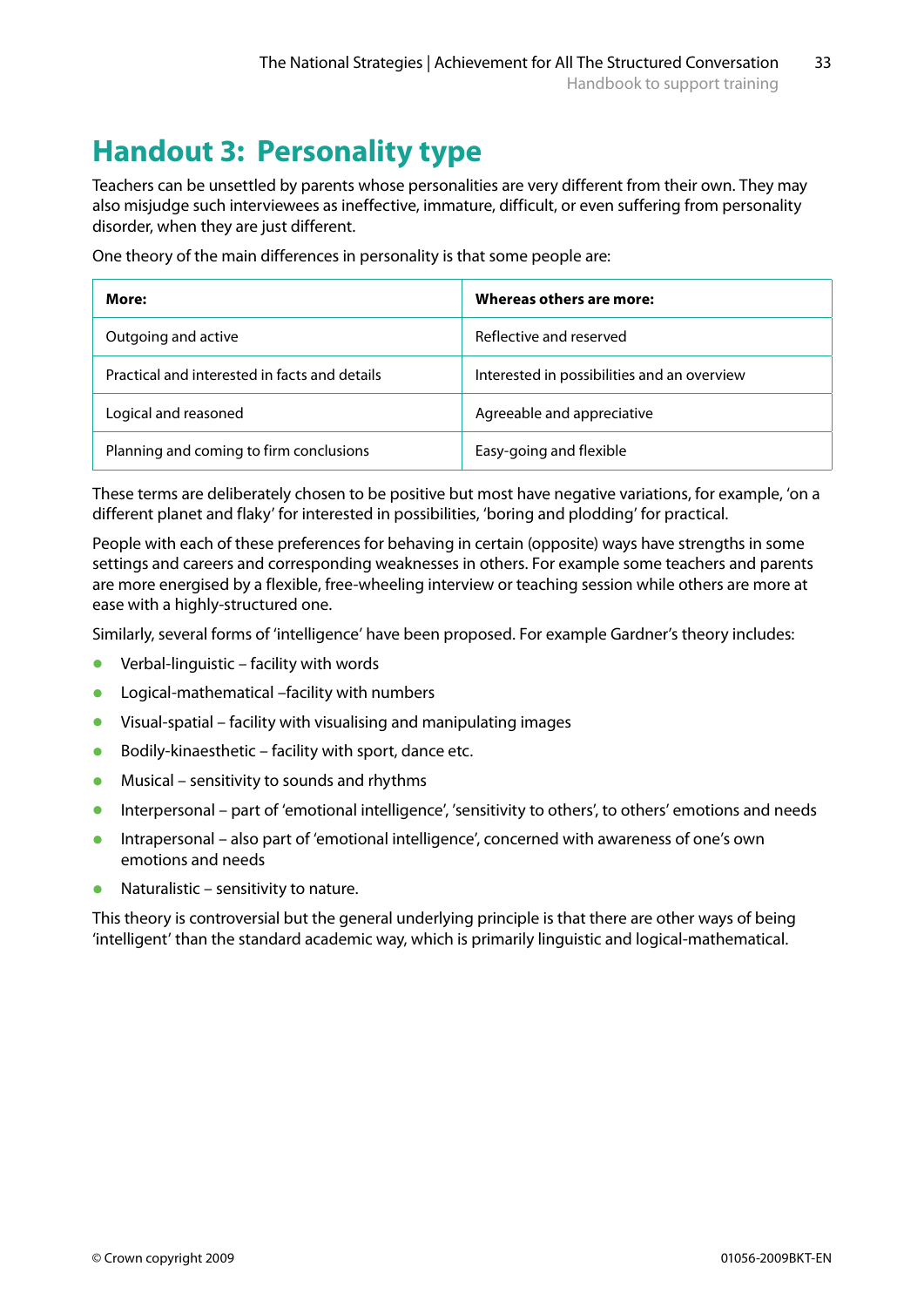# **Handout 4: Goal setting with hard to reach parents**

Some parents are described as 'hard to reach'. Usually such parents seldom attend scheduled meetings (parent–teacher evenings, for example); do not attend or are uncooperative at other meetings. There may be a number of reasons for this behaviour: some parents are afraid of school, partly as a result of their own negative experiences, particularly if they also have experienced barriers to learning. There are also parents, those who might be second or third generation workless for example, who genuinely see little value in education and school.

However, most parents wish to see their children succeed in, or certainly enjoy, school even if they themselves do not feel up to providing direct support. One strategy that has been successful in engaging such parents is outlined below.

Rather than invite parents alone, the teacher sets up a meeting with as many of the significant adults involved in the child's life as possible (within reason). This group may include: grandparents; other family members such as older siblings, aunts and uncles; neighbours and close family friends; possibly a social worker who knows the family.

Prior to the meeting the teacher hangs several large sheets of blank paper (flipchart size) on the walls of the room. At the commencement of the meeting the teacher invites everyone to introduce themselves, then asks the group what their collective ambition is for the child. They may say: *'To be happy'*; *'To get a good job'*; *'To be a footballer'*; *'To get five GCSE A\*–C.'* 

The teacher may ask the child what they would like (dependent on age and maturity, and whether the decision has been taken to invite him/her).

The teacher charts these aspirations on the paper, and asks the question: *'Which of these is most important to you and the child?'* After some discussion, agreement is reached and the teacher charts the agreed aspiration at the far end of the wall.

Importantly, the charting is graphic/pictorial as well as written. The value of this is it can easily be understood by the child, and by any of the adults in the room who are not fully literate. As a graphic document it is also visually very powerful and memorable.

The teacher then asks the question: *'What do you think are the milestones to achieving this goal?'* These milestones are charted (as well as drawn). Eventually there will be a number of milestones between the starting point and the end aspiration.

The teacher then asks: *'What are the obstacles to reaching these milestones?'* The group responds with suggestions like: *'He needs to come to school every day.'* 

The teacher asks: *'How can we make that happen?'* 

From here it may easily be seen how the meeting becomes focused on producing an action plan in both graphic and written form. It becomes the basis for regular review and allows progress against milestones to be easily monitored.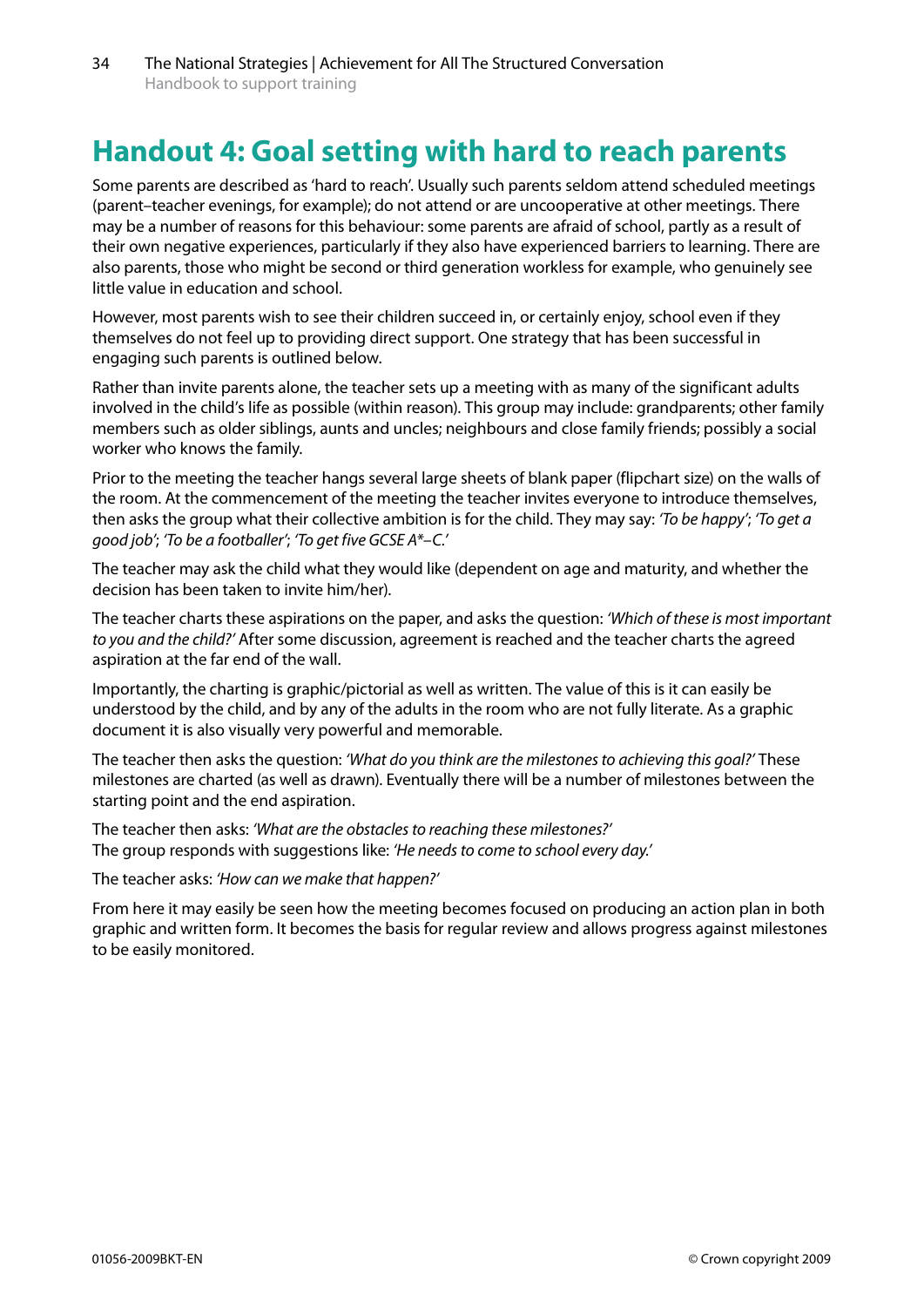|                                           | Date of meeting:   | Presen at meeting: Pupil    | Yes/No |                                   |  |
|-------------------------------------------|--------------------|-----------------------------|--------|-----------------------------------|--|
|                                           | <b>Year group:</b> | Present at meeting: Teacher |        |                                   |  |
| Handout 5: A model record and action plan | Name of the pupil: | Present at meeting: Parents |        | Summary of discussion, key points |  |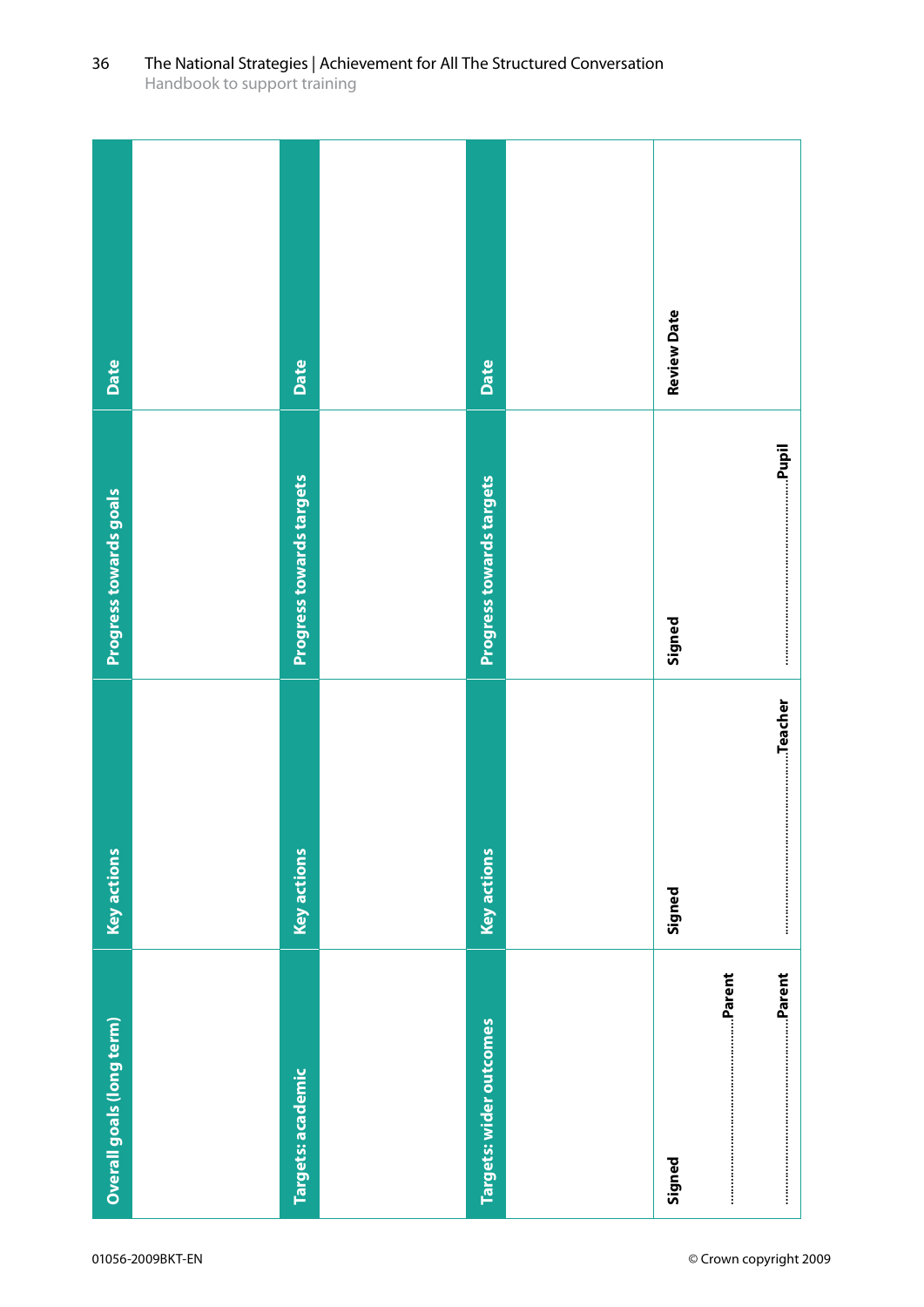# **Handout 6: Checklist for reflecting on the structured conversation**

#### **Preparation**

Did I:

- **•** Reserve a room that was private, quiet and as welcoming as possible?
- **•** Plan the conversation, for example, decide the aim(s), structure?
- **•** Prepare the room and arrange the seating and furniture?
- **•**  Clear my mind?

#### **The interview itself**

Did I:

- **•** Attend well (listen non-verbally)?
- **•** Overuse any skills?
- Neglect any skills?
- **•**  Help the parents talk both freely and to the point?
- **•**  Follow up leads?
- **•** Check my understanding?
- **•** Help (if necessary) the parents decide on one or more specific, realistic targets?
- **•** Make sure the pace was conversational and manage any silences?
- **•** Summarise the main points and agree actions?

#### **Overall**

- **•** Do the parents appear happier or more concerned now than at the beginning?
- **•**  How do I feel? Has the conversation achieved the aims I set out to achieve?
- **•** What about my style, for example, was I warm, abrasive, too formal?
- **•** Are there any implications for my next interview with these parents?
- **•** Do I need to change anything for the next conversation? For example, chose a different room.
- **•** Which two or three key skills could I work on to try next time? For example, following leads, summarising, agreeing points for action.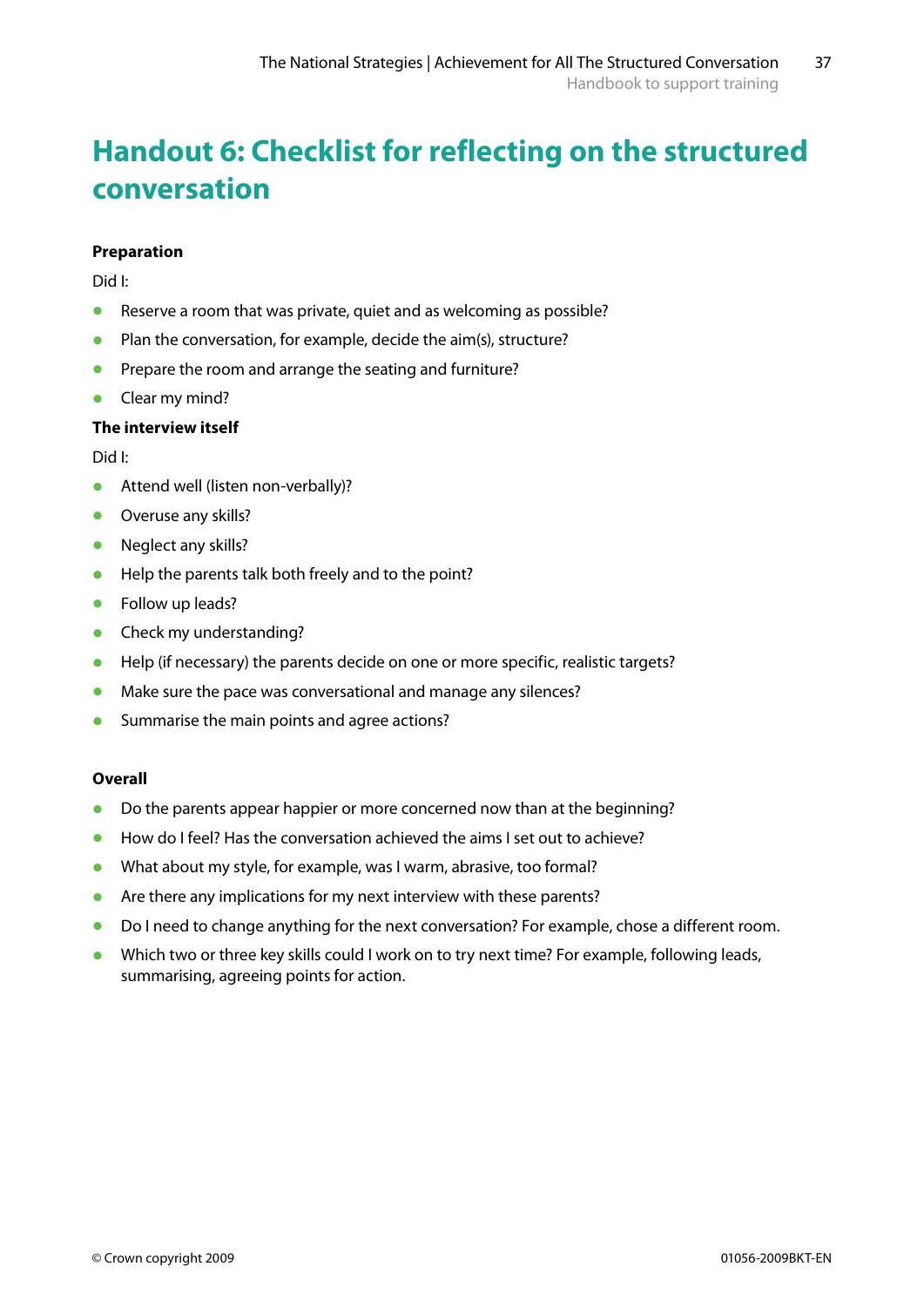# **Acknowledgement**

*AfA Structured Conversation* (2009), R.S. Bayne. With kind thanks for his contribution.